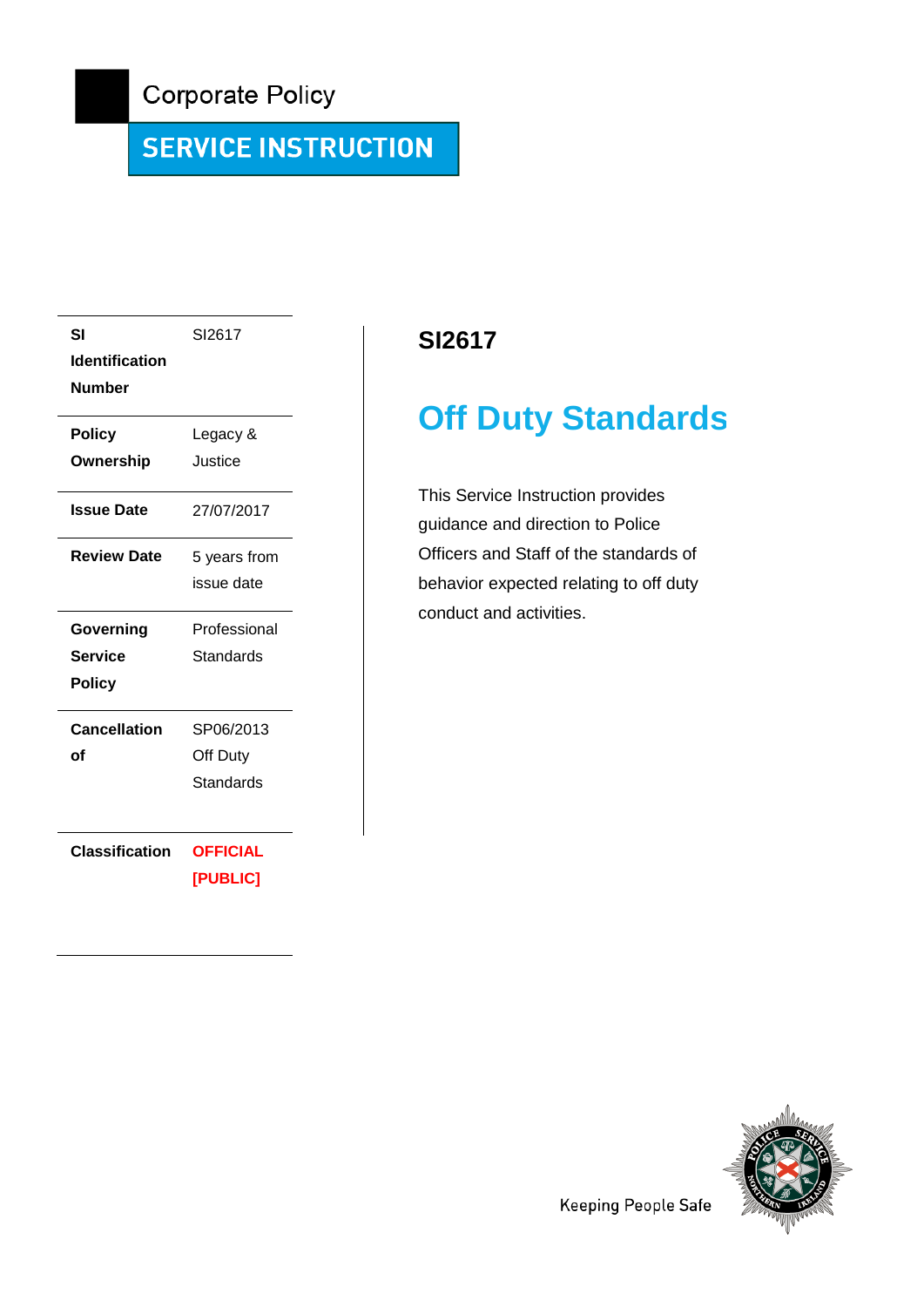# **Table of Contents**

| 1. |  |
|----|--|
| 2. |  |
| 3. |  |
| 4. |  |
| 5. |  |
| 6. |  |
| 7. |  |
| 8. |  |
| 9. |  |
|    |  |
|    |  |
|    |  |
|    |  |
|    |  |
|    |  |
|    |  |

# **Table of Appendices**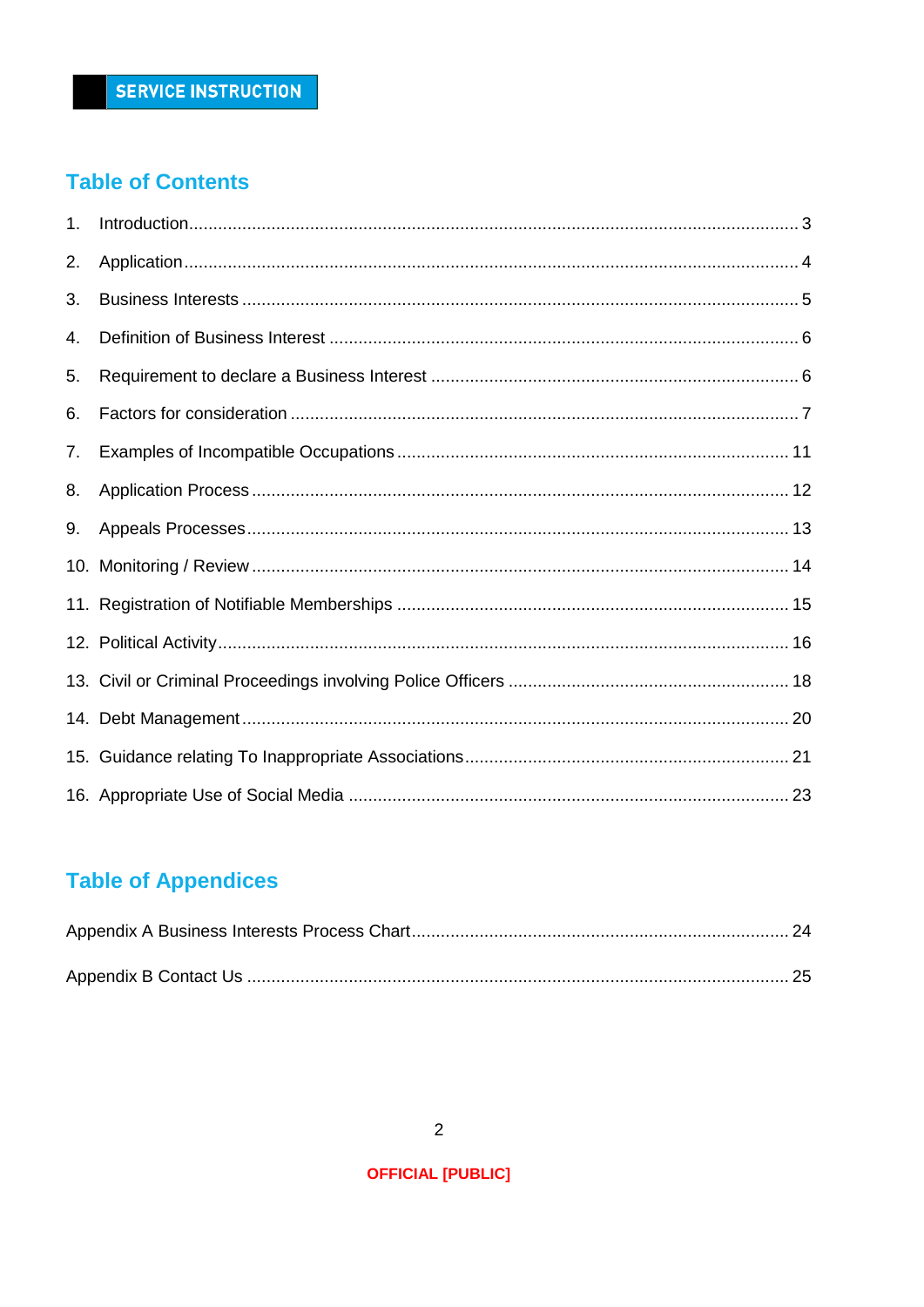### <span id="page-2-0"></span>**1. Introduction**

The Police Service of Northern Ireland (PSNI) and the public expect the highest standards from our officers and staff both on and off duty. Whilst encouraging police officers and staff to play an active part in the communities in which they live, the Police Service is duty bound to prevent and deal with any behaviour or activity that may damage the reputation of the Police Service, or call into question a Police Service employee's ability to carry out their duties effectively, impartially and with integrity. By doing so we protect not only the integrity and reputation of the officer or staff member concerned but also that of the organisation itself.

This Service Instruction (SI) provides guidance and direction regarding acceptable behaviour or activity by a member of the Police Service. Some aspects of this apply only to police officers, and some to both officers and staff, for example, inappropriate associations.

[Section 2](#page-3-0) indicates which sections apply to police officers and staff.

This SI covers the following:

- Business Interests;
- Registration of Notifiable Memberships;
- Political Activity;
- Civil or Criminal Proceedings Involving Members of the Police Service;
- Debt Management;
- Inappropriate Associations; and
- Appropriate use of personal social media.

Whilst this SI provides guidance, it cannot cover every eventuality. Guidance should be sought from a line manager in cases of doubt. Officers and staff are reminded of their responsibilities to act ethically at all times. The PSNI Code of Ethics 2008 and the PSNI Staff Handbook govern the standards expected of our officers and staff.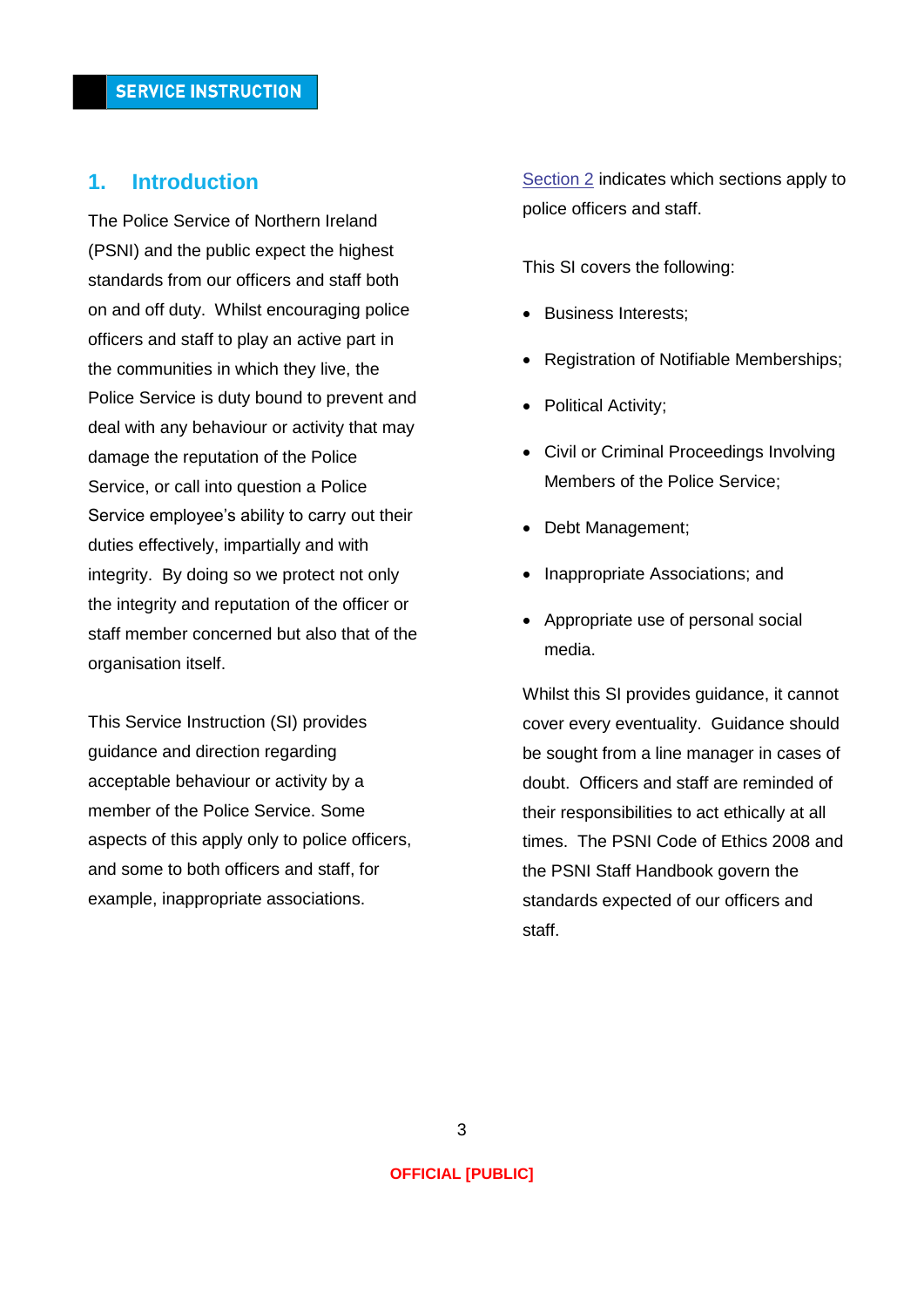# <span id="page-3-0"></span>**2. Application**

The table below outlines which procedures and guidance contained within this service instruction apply to different types of Police Service employees.

|                                                                   | <b>Police</b><br><b>Officers</b> | <b>Police Staff</b><br>(including<br><b>Temporary</b><br>workers)                  | <b>Designated</b><br>staff<br>(direct<br>employees)                         | <b>Designated</b><br>staff<br>(contracted<br>staff) | <b>Student</b><br><b>Officers</b>      |
|-------------------------------------------------------------------|----------------------------------|------------------------------------------------------------------------------------|-----------------------------------------------------------------------------|-----------------------------------------------------|----------------------------------------|
| <b>Business</b><br><b>Interests</b>                               | Yes                              | Ch <sub>6</sub> of the<br><b>Police Staff</b><br>Handbook                          | Ch <sub>6</sub> of the<br><b>Police Staff</b><br>Handbook                   | Employer's<br>terms and<br>conditions               | Yes                                    |
| <b>Registration of</b><br><b>Notifiable</b><br><b>Memberships</b> | Yes                              | Ch 7 of the<br><b>Police Staff</b><br>Handbook                                     | Yes                                                                         | Yes                                                 | Completed at<br>time of<br>attestation |
| <b>Political</b><br><b>Activity</b>                               | Yes                              | <b>Police Staff</b><br><b>Handbook</b><br>(Annex 8)                                | <b>Police Staff</b><br>Handbook<br>(Annex 8)                                | Employer's<br>terms and<br>conditions               | Yes                                    |
| <b>Civil or</b><br>Criminal<br><b>Proceedings</b>                 | Yes                              | Ch <sub>6</sub> of the<br><b>Police Staff</b><br>Handbook                          | Ch <sub>6</sub> of the<br><b>Police Staff</b><br>Handbook                   | Employer's<br>terms and<br>conditions               | Yes                                    |
| <b>Debt</b><br><b>Management</b>                                  | Yes                              | Yes. See<br>also Ch 6,<br>para 20 of the<br><b>Police Staff</b><br><b>Handbook</b> | Yes. See<br>also Ch 6,<br>para 20 of the<br><b>Police Staff</b><br>Handbook | Employer's<br>terms and<br>conditions               | Yes                                    |
| Inappropriate<br><b>Associations</b>                              | Yes                              | Yes                                                                                | Yes                                                                         | Yes                                                 | Yes                                    |
| Social media<br>guidelines                                        | Yes                              | Yes                                                                                | Yes                                                                         | Employer's<br>terms and<br>conditions               | Yes                                    |

Police officers and staff intending to avail of a career break should be aware that they remain bound by the Code of Ethics 2008 and the PSNI Staff Handbook - Code of Conduct. Therefore these procedures apply not only to serving officers and staff but also to officers and staff on career breaks.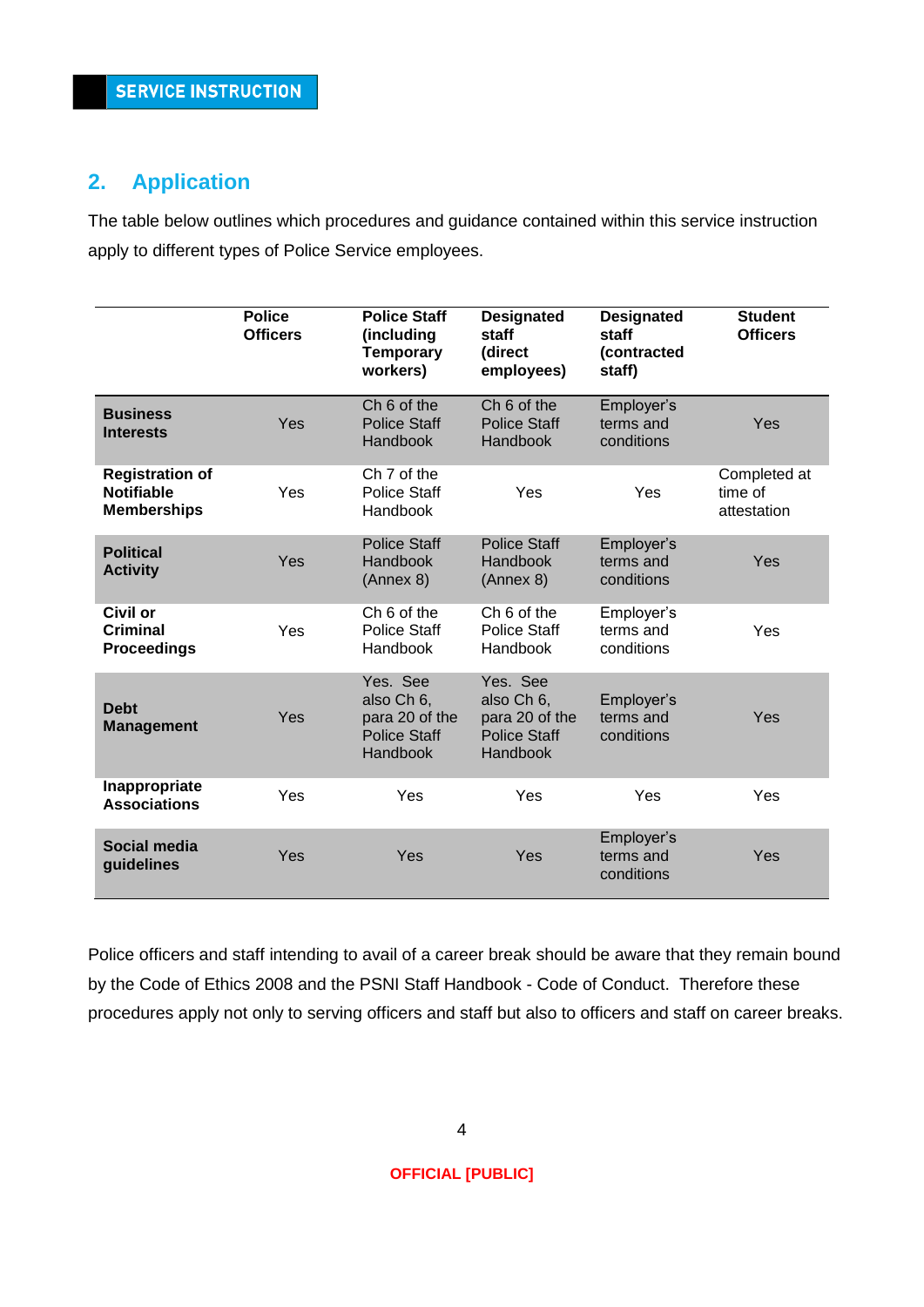### <span id="page-4-0"></span>**3. Business Interests**

There may be occasions when an officer wishes to pursue an additional business interest or secondary occupation (collectively referred to as Business Interest). Reasons for this may be to pursue a hobby, to prepare for retirement, or to supplement income. Whatever the reason, the police service and the public have a right to expect that police officers are primarily focused on the needs of the public. All business interests should rank after their police duties. This section is designed to:

- **PEDR** provide guidance as to what factors should be taken into consideration when considering business interest applications;
- **Perovide guidance in relation to what** business interests are likely to be incompatible with employment in the Police Service;
- to outline an applicant's responsibilities with regard to applications, record keeping and conduct; and
- to outline the application, decisionmaking and review processes.

These procedures apply to police officers of all ranks, including Police Officers Parttime. It also refers to officers who are on career breaks.

Whilst police staff are not subject to the same level of restriction as police officers in terms of their activities outside of work, they are still required to inform the Chief Constable of any other occupation or business interest in order that the Service can be satisfied that there is no conflict of interest and that the duty of care with regard to Health and Safety and Working Time Regulations is discharged. The Police Staff Handbook refers. Contracted staff are subject to their employer's terms and conditions, but are expected to abide by the spirit of this SI in terms of the suitability of business interests.

Discipline Branch oversees the business interest process on behalf of the Chief Constable, and is responsible for convening business interest panels when required. Enquiries and applications should be sent to [zBusinessInterests](mailto:businessinterests@psni.pnn.police.uk)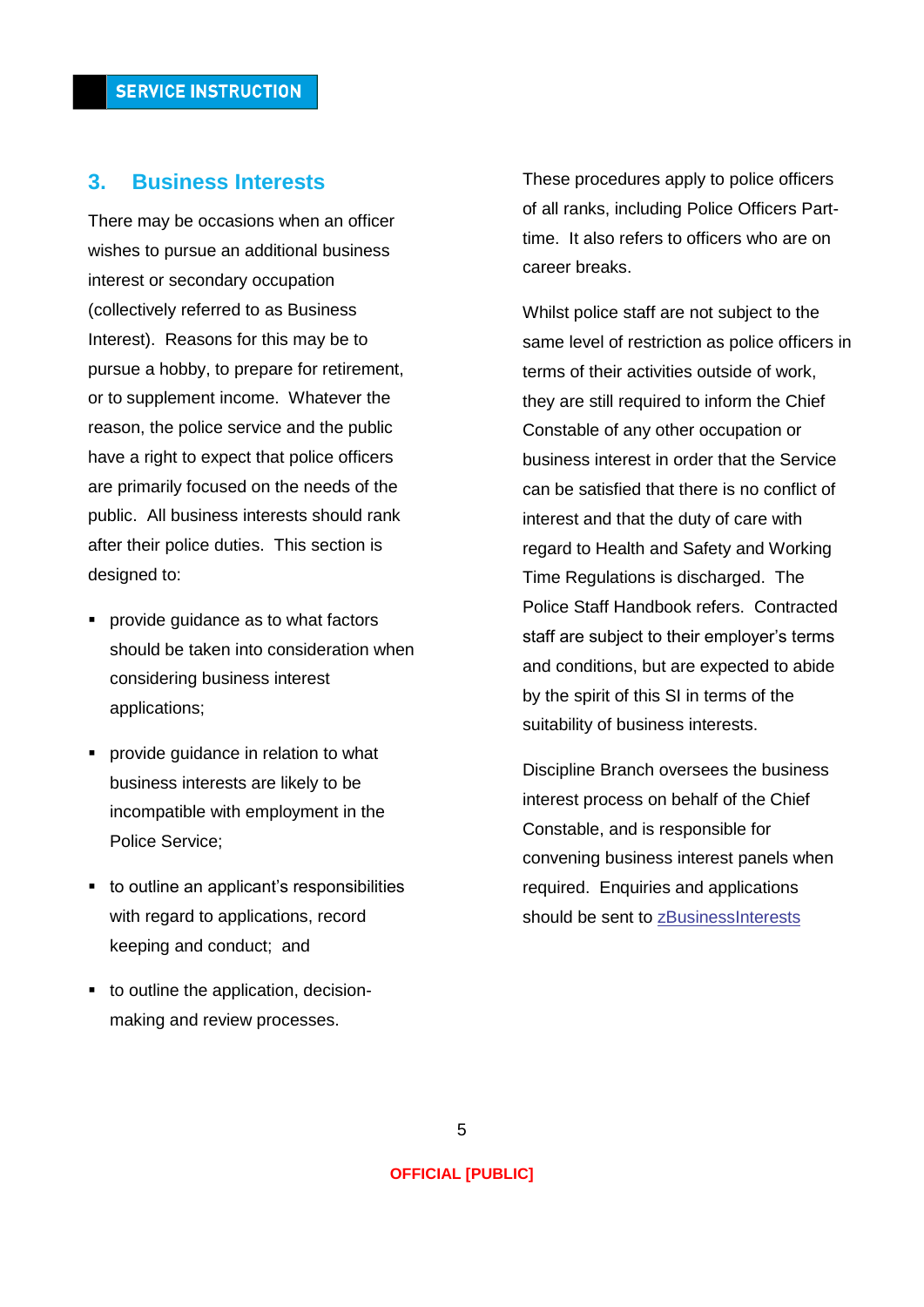# <span id="page-5-0"></span>**4. Definition of Business Interest**

The legislation governing police officers' business interests is contained in Regulations 7, 8 & 9 of the Police Service of Northern Ireland Regulations 2005; the Police Trainee Regulations (NI) 2001; and PSNI Reserve (Part-Time)(Amendment) Regulations 2009.

A business interest is defined as 'the holding of any office or employment for hire or gain, or carries on any business; or holds or possesses a pecuniary interest in any licence or permit relating to licensed premises or gaming.'

# <span id="page-5-1"></span>**5. Requirement to declare a Business Interest**

Any officer holding or intending to hold a business interest is required to notify Discipline Branch. This requirement also extends to relatives who hold a business interest, where the interest interferes, or could be seen as interfering with the impartial discharge of the duties of the officer.

Applicants to the Police Service are required to declare any existing business interest which they intend to continue

should they be appointed. Applicants will not be eligible for appointment if they intend maintaining a business interest that is not compatible with employment in the Police Service.

There may be occasions where work, even if it is unpaid, would still be considered to be a business interest. Advice should be sought from Discipline Branch in cases of doubt.

Failure to declare a business interest, breaching conditions placed on a business interest, conducting a business interest whilst on sickness absence or conducting a business interest that has been rejected under this procedure may result in misconduct action, and in some cases, criminal investigation.

# **An officer may not pursue a business interest pending approval or any appeal process.**

The Police Rehabilitation and Retraining Trust (PRRT) supports officers in preparing for retirement. Whilst they may fund or provide training courses to serving officers, this does not imply permission or support for a business interest whilst the officer is still serving.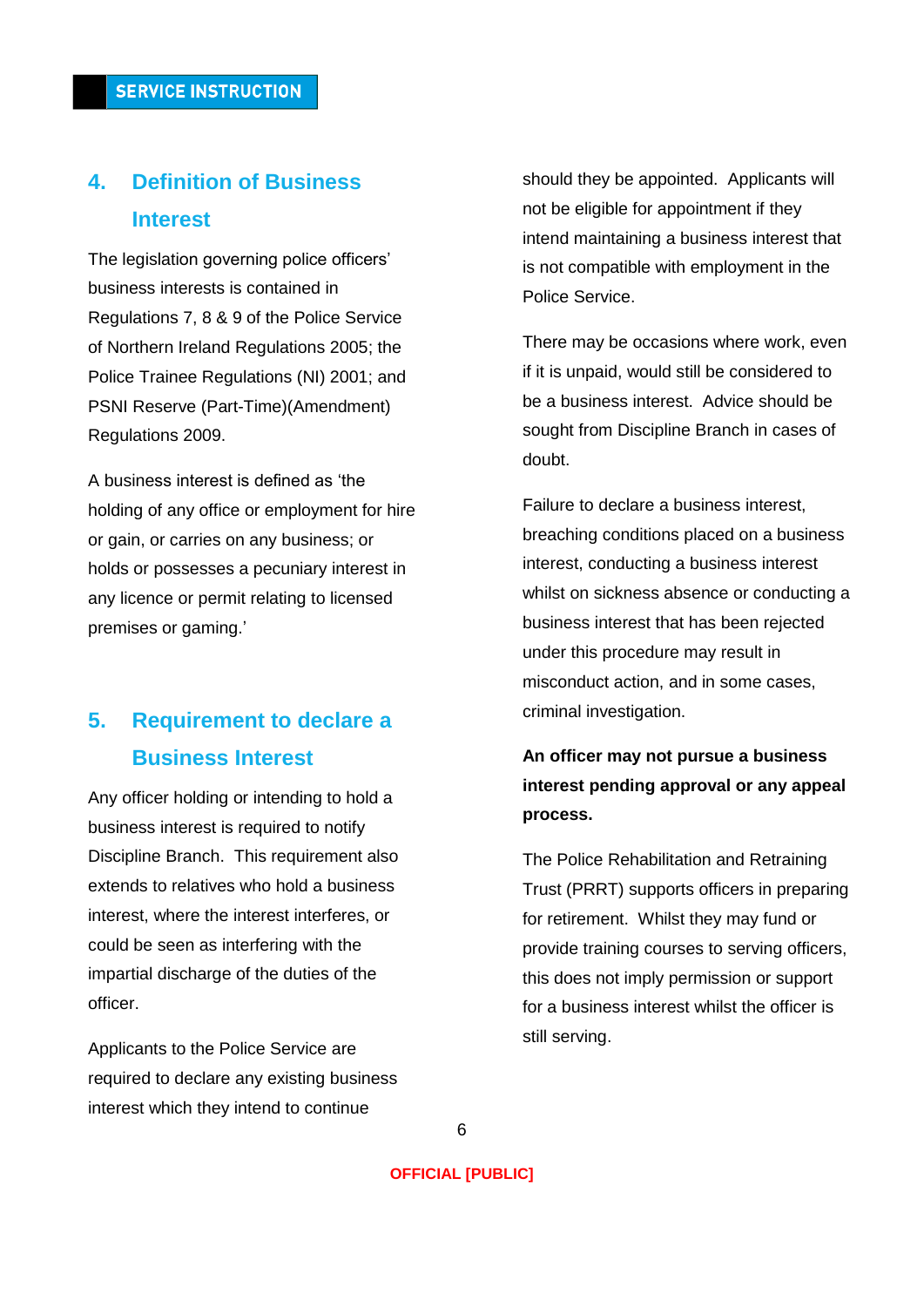# <span id="page-6-0"></span>**6. Factors for consideration**

Whilst each case will be considered on its own merits, a number of factors must be taken into account in determining whether to approve an application for a business interest. ACPO have identified the following areas (expanded upon below) as:

- Impact on the Police Service potential and perceptions;
- Integrity and Impartiality predicted, expected or evidenced;
- Attendance, conduct and performance;
- Health, Safety and Wellbeing; and
- Proportionality  $-$  in relation to the applicant's seniority and role.

These factors are not exhaustive, and there may be other considerations which apply to individual cases.

**Impact on the Police Service – this** relates to the risk of the business interest either discrediting the Police Service or undermining confidence in the Service. To include:

• The nature of the business interest – how reputable it is in its own right in the

eyes of the public and in association with the Service;

- Whether the activity could lead to the public losing confidence in the honesty and integrity of the individual or the Service or if it would be likely to cause confusion in the minds of the public as to whether the individual was operating in an official or unofficial capacity;
- Whether the activity could lead to the individual being improperly beholden to any person or organisation; and
- Whether the business interest could lead to conflicting contractual commitments to a third party, for example, providing advice to a training company who are then contracted to work for the Police Service.

**Integrity and Impartiality** – relates to the risk of the business interest interfering with an individual's ability to impartially discharge his or her duties, or the extent to which the public would be likely to perceive this is the case. To include:

• Whether the activity is one regulated by the police, or where the police are involved in the licensing of the activity;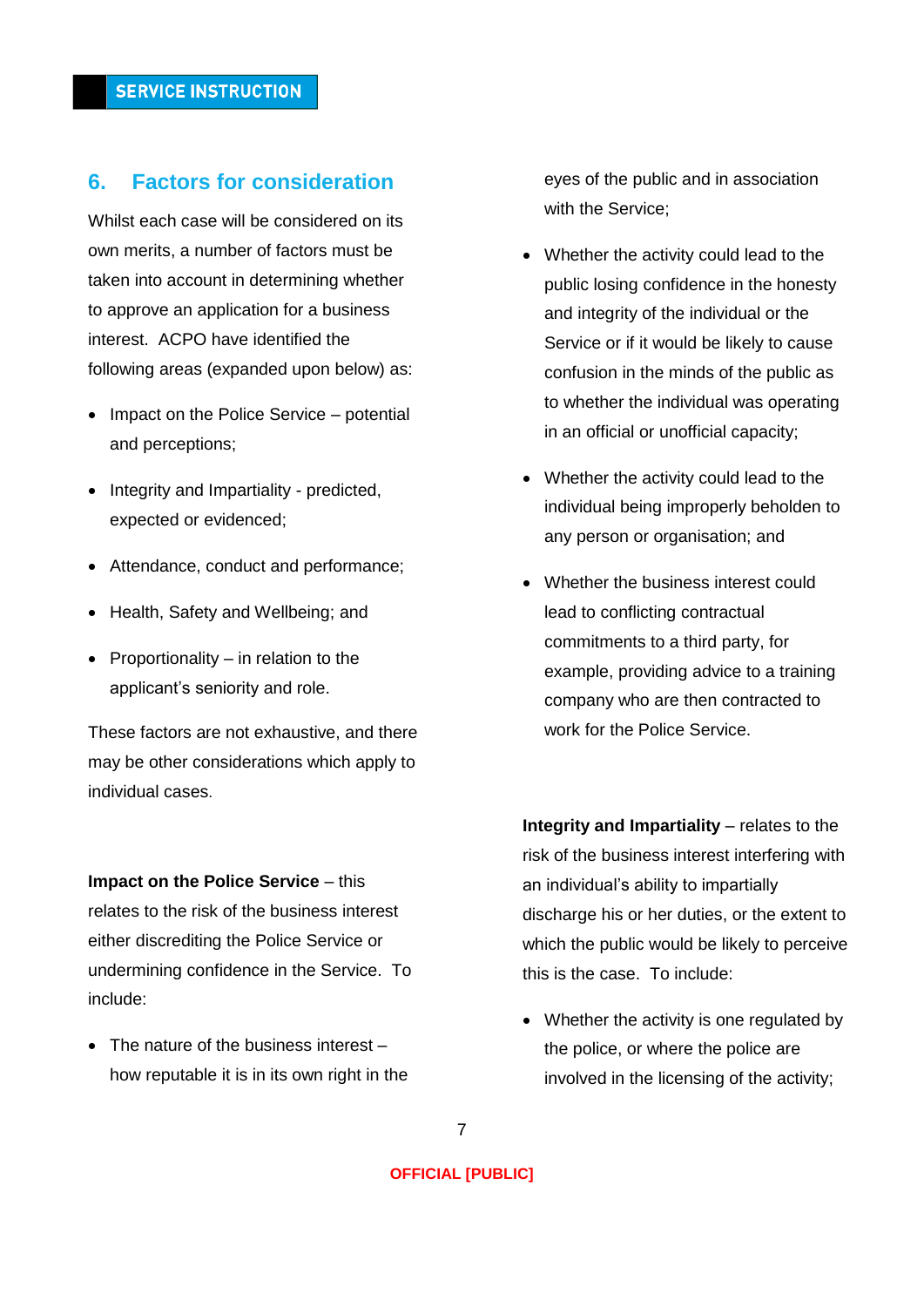- Whether the business interest is merely an extension of an individual's duty or the extent to which training, skills, or experience provided by the Police Service are relied on;
- Whether the individual's status as a police officer could be used to promote the business interest;
- The potential to use for personal benefit police duty time, equipment, information or intellectual copyright. **It is never acceptable to use PSNI IT systems in connection with a business interest**; and
- Whether an individual's fairness or impartiality in their dealings with the public or colleagues might be compromised.

#### **Attendance, Conduct & Performance** –

this relates to the risk of a decline in attendance, performance or conduct of the applicant, coupled with evidence as to the individual's current suitability through performance monitoring.

### **Attendance**:

• If an officer is on sickness absence they are not permitted to take an active part in any approved business without the

express permission of the Chief Constable. A business interest panel will determine each case on behalf of the Chief Constable.

- When an individual who holds a business interest is on restricted or recuperative duties, consideration should be given to suspending approval of the business interest where the medical issue may be related to or impacted by the business interest.
- The views of the Occupational Health and Wellbeing Unit will be sought on the potential for the business interest to have a detrimental effect on an individual's health, although the final decision will be taken by a business interest panel.

### **Conduct**:

Consideration should be given to any previous or current misconduct issues which may be relevant to the business interest application. If it is considered that a misconduct issue relates directly to an existing business interest, approval may be modified or withdrawn. If an officer is suspended from duty on full pay, it is unlikely that an application for a secondary business interest will be approved. Any existing business interest will also be

8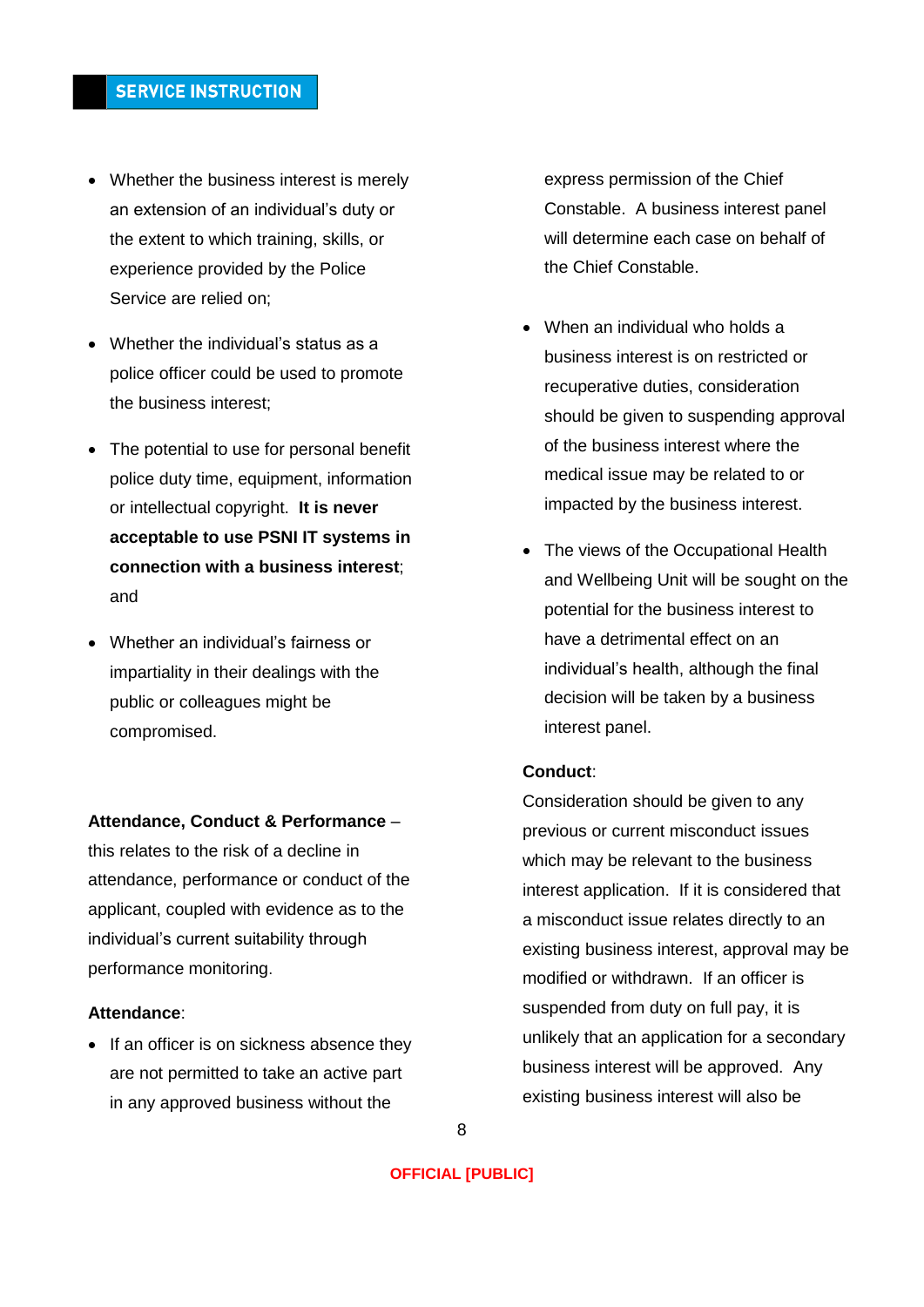reviewed. It is the view of the Chief Constable that public confidence would be severely impacted if an officer is facilitated to earn additional income whilst suspended on full pay.

#### **Performance**:

Evidence from IPRs may be considered during the annual review of business interests. Additionally, where an individual with an existing approved business interest is subject to formal performance procedures, this will initiate a review of the business interest.

Consideration should be given to the extent to which the business interest could interfere with the ability for a police officer to be recalled to duty.

**Health, Safety & Wellbeing –** this relates to the duty of care to the individual.

- The risk of injury or increased stress and fatigue which could impact on the individual's ability to perform duties to a satisfactory standard will be taken into consideration;
- As part of any consideration of a business interest it is essential that the Police Service monitors the total number

of hours an individual will be working, to comply with the duty to protect their health and safety, and to ensure that the total demands of the jobs do not pose a risk to the health of the individual or his or her ability to work safely, either as an individual or part of a team. Consideration should be given to the total number of hours, times of day, frequency and overall commitment required by the business interest. If the business interest would result in the officer's working time being in excess of the 48-hour week limit, they should be requested to waive their rights to the maximum 48-hour week; and

• The business must not involve activities that would be a threat to the security of the officer, their immediate family, colleagues or the public.

**Proportionality in relation to Seniority and Role** – relates to the requirement to take account of the seniority, role and nature of duties of the applicant.

It may be relevant to reflect on the nature of the work carried out by the applicant, the different employment status of police officers and police staff, and the public -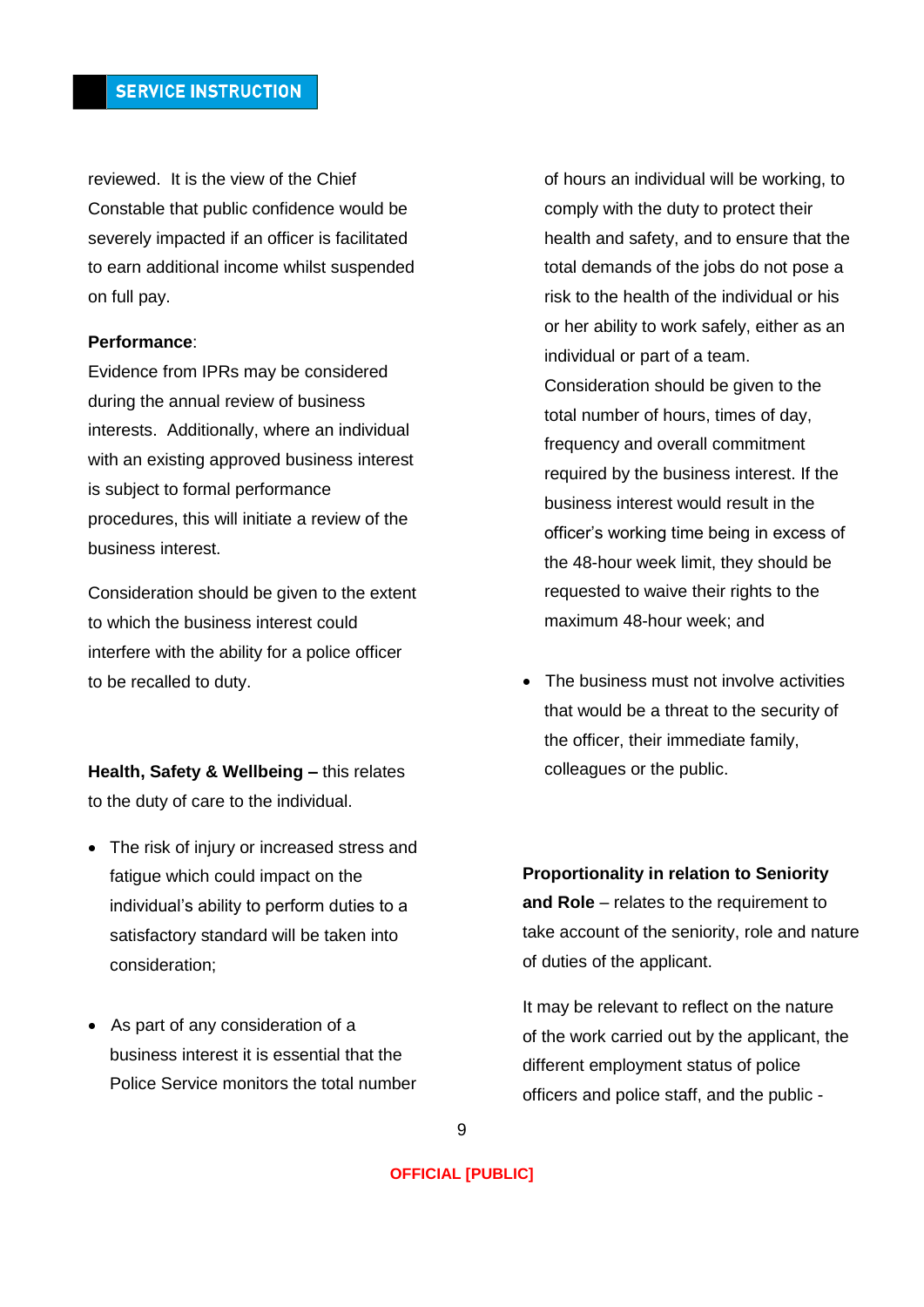impact of their proposed interest, prior to making a decision. Each case should be considered on its merits. For example, whilst it may be acceptable for a police officer at the rank of Constable to work as an extra for film or TV productions, it may not be appropriate for a senior officer who is regularly appearing within the media in a police related capacity to do so.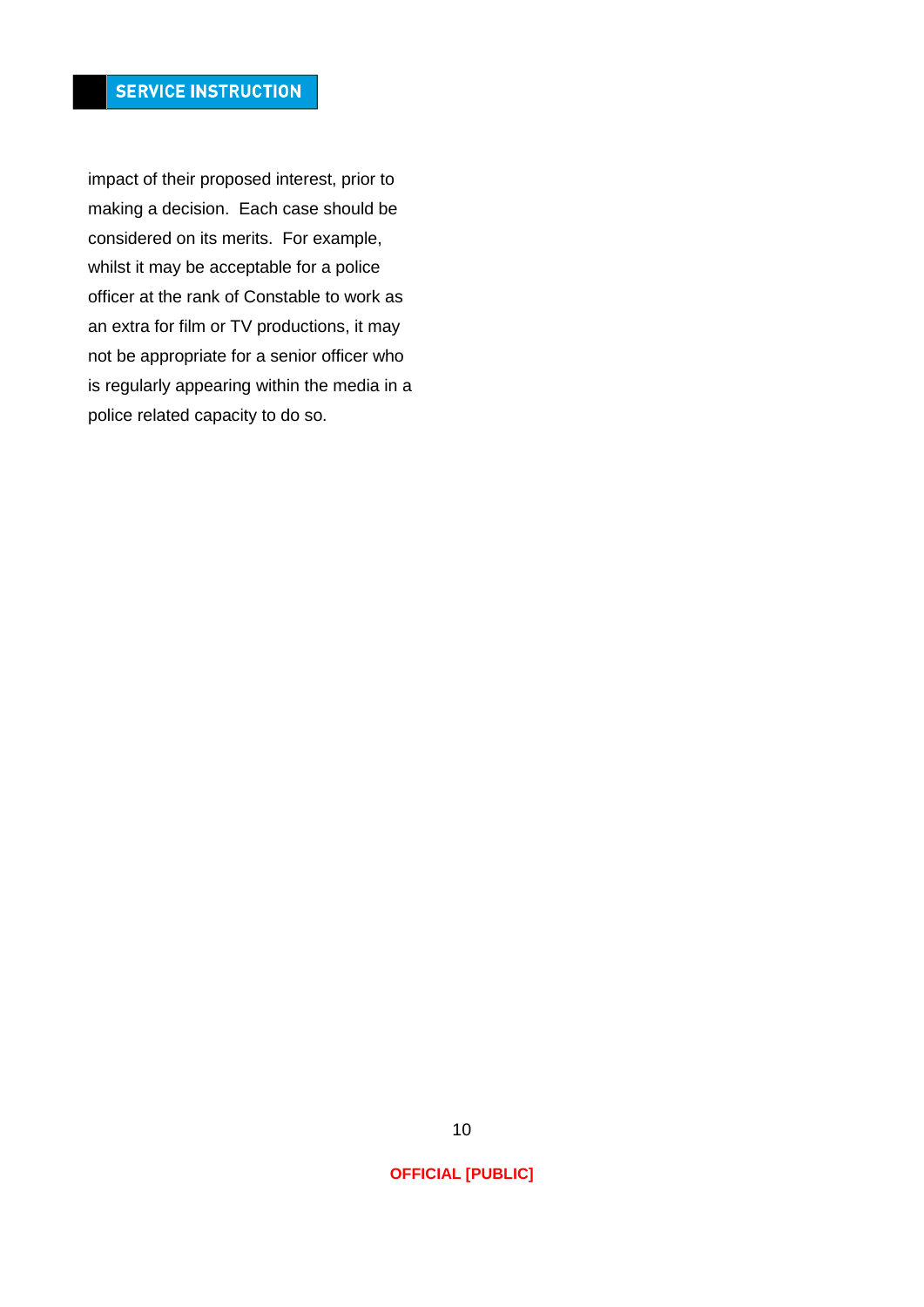# **7. Examples of Incompatible Occupations**

Whilst every case is considered on its own merits, ACPO Guidance indicates that the following types of business interests are likely to be refused under this procedure as being incompatible with the role of police officer.

| An activity that would present a conflict of<br>interest in the administration of justice (e.g.<br>magistrate, practising solicitor, barrister,<br>paralegal, fine enforcement officer)            | An activity that is connected with the lending<br>of money or recovery of debts for others, or<br>an activity that involves 'hard selling' to<br>colleagues or members of the public by<br>placing undue pressure on them to buy or<br>rent, including recruiting others to sell on his<br>or her behalf | Appearing in any commercial filming<br>production in which they portray a police<br>officer or other uniformed member of<br>police staff, whether on or off duty, or<br>undertake any role where it could be<br>construed that they are representing the<br>police service |
|----------------------------------------------------------------------------------------------------------------------------------------------------------------------------------------------------|----------------------------------------------------------------------------------------------------------------------------------------------------------------------------------------------------------------------------------------------------------------------------------------------------------|----------------------------------------------------------------------------------------------------------------------------------------------------------------------------------------------------------------------------------------------------------------------------|
| An activity that involves investigation or use<br>of force for other than police purposes (e.g.<br>loss assessor, private detective, security<br>guard, door staff)                                | An activity using specialist skills or<br>knowledge obtained through the police<br>service (e.g. training or consultancy relating<br>to core policing activities)                                                                                                                                        | The writing and publication of books,<br>articles or other material for gain about<br>their policing or work experiences                                                                                                                                                   |
| An activity that mirrors police<br>responsibilities or is an extension of police<br>functions (e.g. close protection, private<br>security or surveillance, crime prevention or<br>personal safety) | Renting or letting accommodation to a<br>member of staff who is in the same line<br>management structure (excluding short-<br>term arrangements, such as holiday lets)                                                                                                                                   | Holding a licence or permit, or working in<br>premises, relating to liquor licensing, or<br>betting and gaming or any other area in<br>which police have a role in licensing                                                                                               |

<span id="page-10-0"></span>The above examples are not exhaustive, but give an idea of those interests that could be incompatible with being a police officer.

11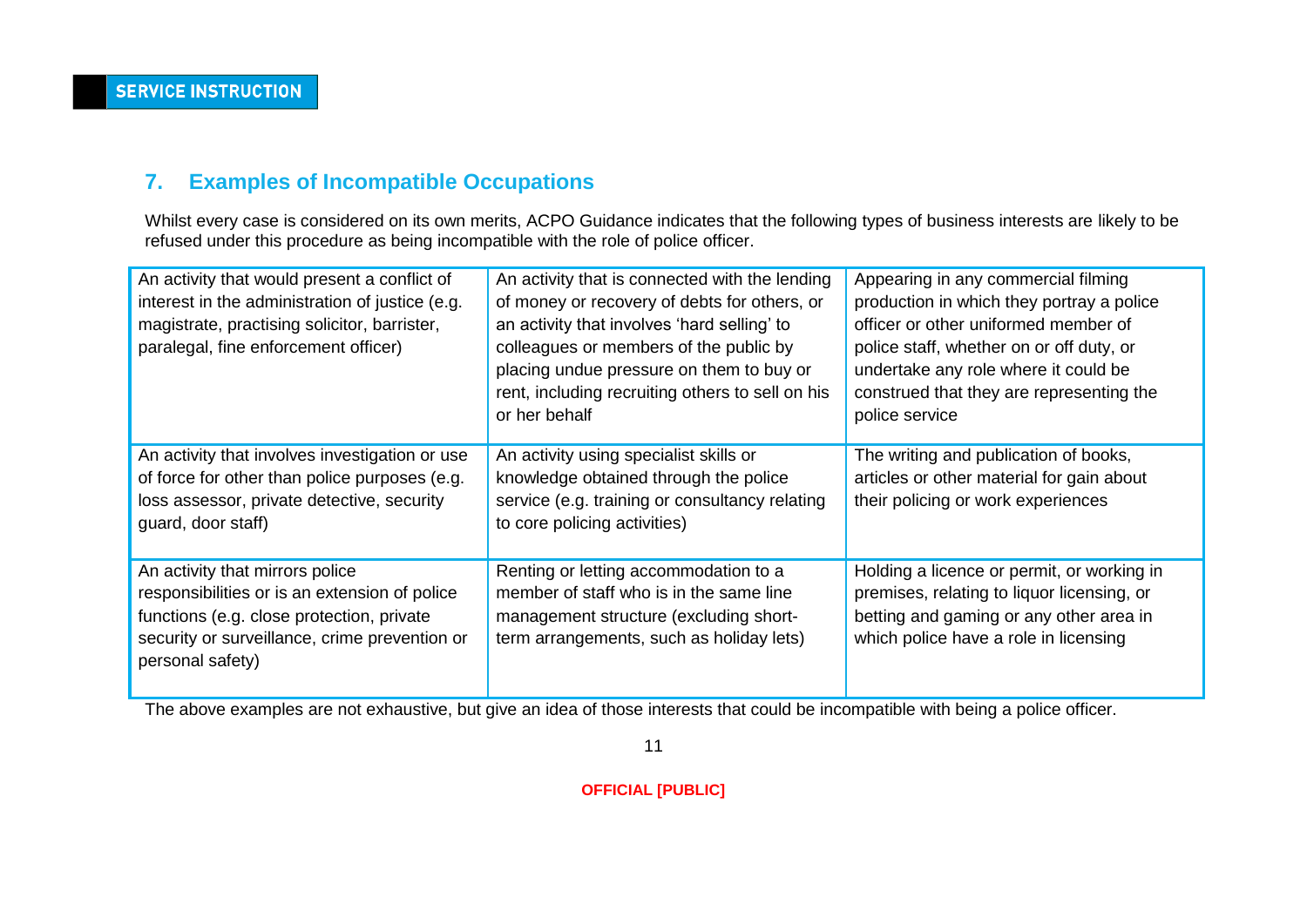### <span id="page-11-0"></span>**8. Application Process**

#### **Application process**

A summary of the application, authorisation and review process is contained at [Appendix A](#page-23-0) .

Any officer who wishes to apply to register a business interest must submit a written application, via their line manager, to their Inspector (or immediate line manager if the applicant is of Inspector rank or above). The application Form BI1 can be accessed via Service Forms on PoliceNet, and must be completed and submitted electronically to the appropriate line manager. It is the responsibility of the officer concerned to provide full detail in the application to allow an informed decision to be made (to state that the business interest is, for example, 'Consultant' is clearly not sufficient and will result in the application being returned to the individual concerned requesting greater detail/clarity or as rejected).

On receipt of an application to register a business interest, the applicant's Inspector (or line manager if the applicant is Inspector rank or above) will examine the application to ensure that all relevant information has been included and append any further information on the suitability of the applicant, for example issues relating to performance, attendance or misconduct issues. The application should then be forwarded to zBusinessInterests.

On receipt of the application, Discipline Branch will ensure that the application is recorded onto SAP and may convene a Business Interest Panel. The panel will consist of Human Resources and Superintendent, Discipline Branch or their designated representatives and such other persons as may be deemed necessary to enable an informed decision to be made. The panel may ask for research to be conducted to verify information provided by the applicant.

The panel will consider all relevant material, including any recorded information held by PSNI for Business Purposes, and give careful consideration as to whether or not the proposed business interest is compatible with an individual being a police officer. The panel will also consider any potential conflict with the aims and reputation of the Police Service, the PSNI Code of Ethics 2008, and Working Time Directive. There may be occasions where the proposed business interest conflicts with the current role of the officer and it may be rejected on that basis.

The panel can arrive at one of the following decisions: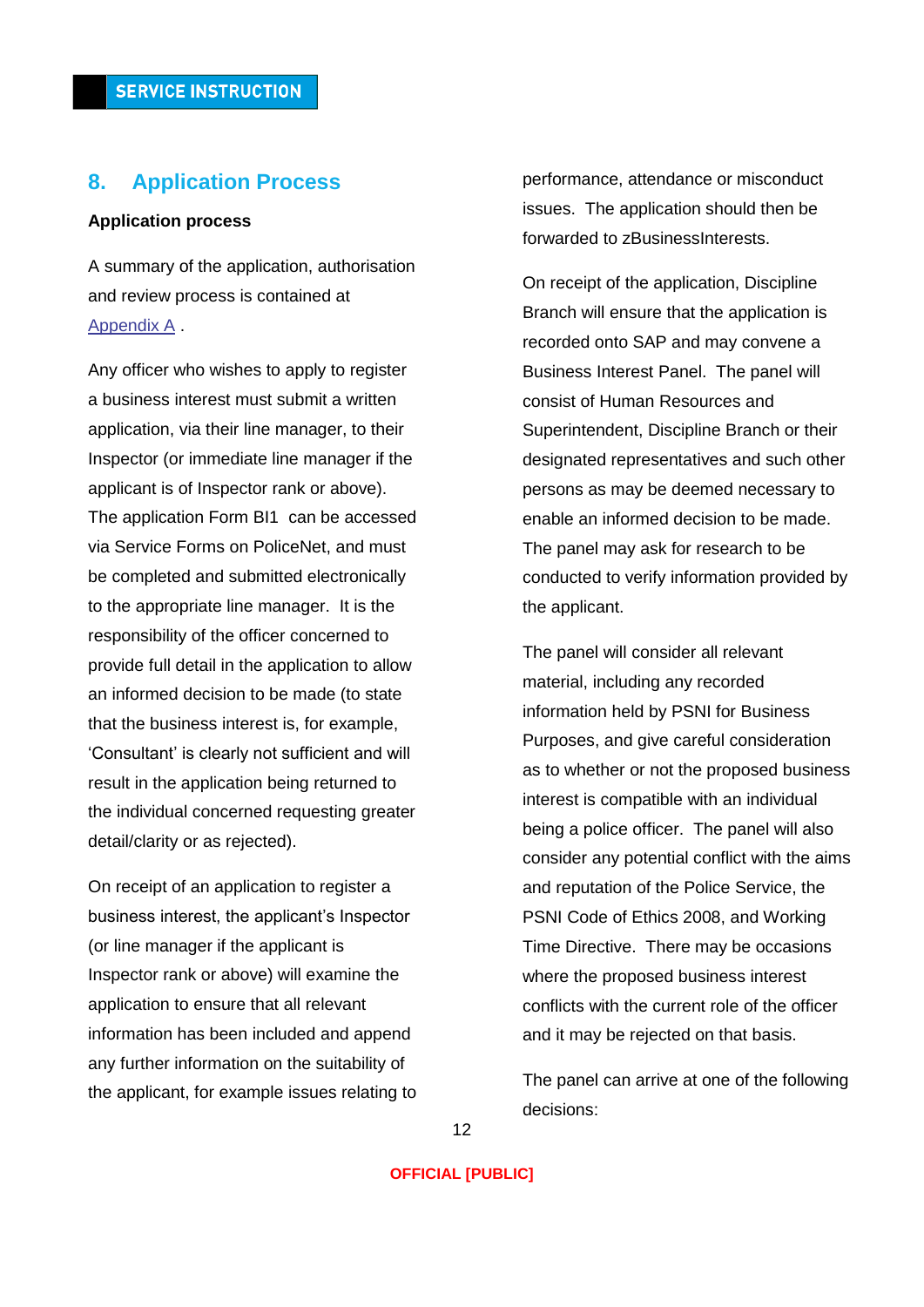- Request further information. Should requested information not be supplied by the applicant, the application will be rejected;
- Approve the application:
- Approve the application but set conditions or make it subject to more frequent monitoring or review;
- Reject the application; and
- Where there is evidence that an officer has breached procedures in relation to a business interest, the panel may forward details to the Appropriate Authority to conduct an initial assessment under misconduct procedures.

Where the panel are minded to reject a business interest application, or approve subject to conditions, the applicant should be notified in writing and provided with an opportunity to make written representations before a final decision is made.

Once a decision on an application has been made, the applicant will be informed in writing and the approval or otherwise recorded on SAP by Discipline Branch. The original application and accompanying documentation will be retained in the applicant's personnel file.

# <span id="page-12-0"></span>**9. Appeals Processes**

#### **Request for Chief Officer Determination**

If a business interest application is rejected or subject to conditions, the applicant may request that the Chief Constable make a determination on the issue. In the interests of efficiency, the Chief Constable may delegate this to another member of the Service Executive Team. Written requests for determinations must be made in writing to [zBusinessInterests](mailto:businessinterests@psni.pnn.police.uk) within 10 calendar days of receipt of notification of the decision to refuse the application, and must be accompanied by written reasons why the applicant believes the application should be approved. The officer appealing can request that this 10 day period be extended if they have reasonable grounds for making this request.

At each stage of the process there must be a full record of all decision-making.

#### **Further appeal to NIPB**

An officer may appeal a Chief Officer's Determination by submitting an appeal to the Northern Ireland Policing Board (NIPB). Any officer wishing to appeal a Chief Officer's Determination must submit the appeal in writing, along with reasons for the appeal, to NIPB via [zBusinessInterests](mailto:businessinterests@psni.pnn.police.uk) within 10 calendar days of the notification of the Chief Officer's determination to refuse an application. The officer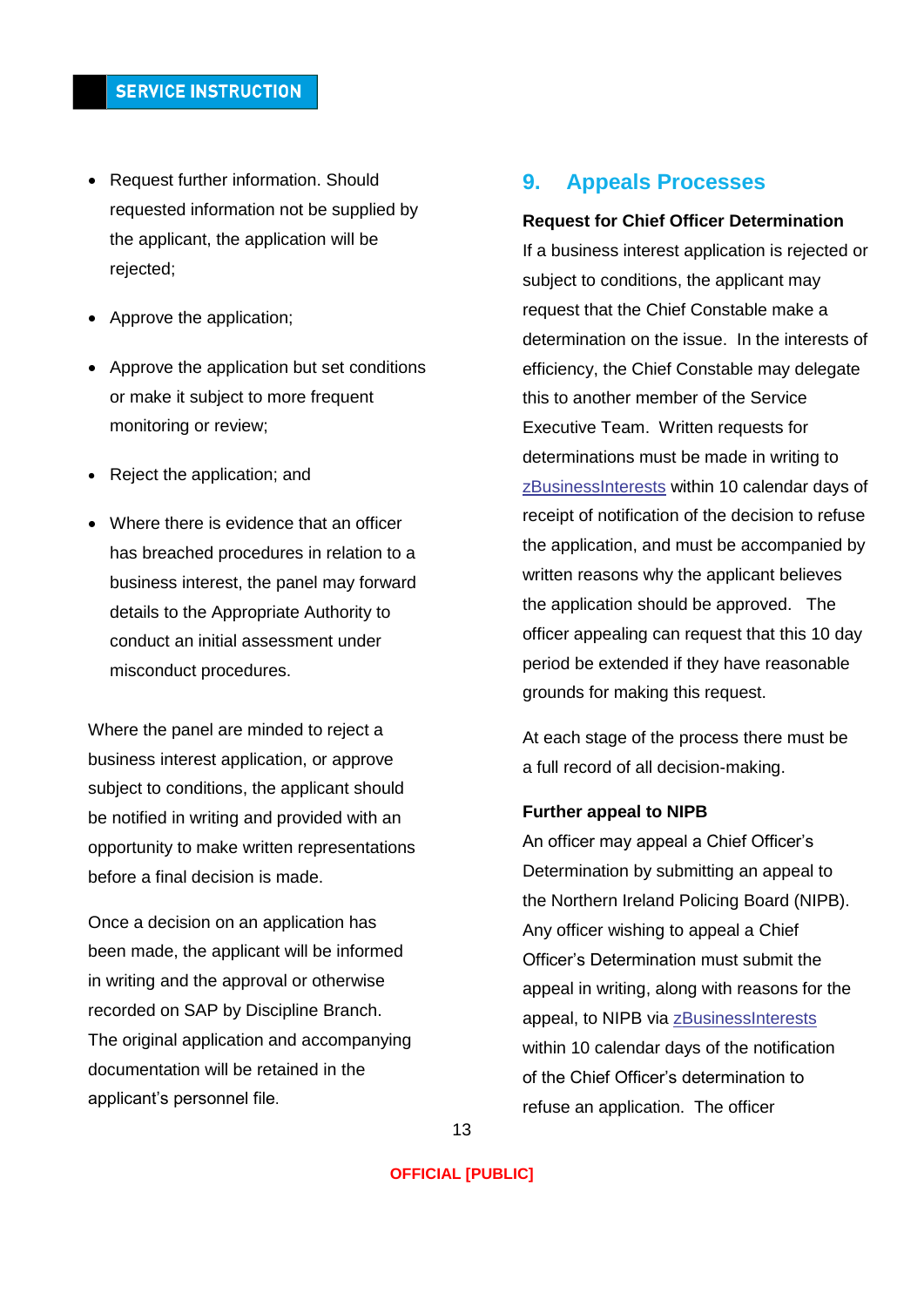appealing can request that this 10 day period be extended, if they have reasonable grounds for making this request.

If the NIPB reject an appeal, legislation permits a further appeal to the Minister for Justice, under Regulation 7(8)(b) of the PSNI Regulations 2005.

Regulation 7(9) outlines that if the Chief Constable has determined that a business interest is incompatible with the office of Constable, and an officer still wishes to pursue the business interest, then after consultation with the NIPB, he may dispense with the police officer's services.

### <span id="page-13-0"></span>**10. Monitoring / Review**

Officers holding a business interest are required to submit to zBusinessInterests an annual declaration on Form BI 2 stating:

- whether the interest is still current:
- whether or not there have been any material changes to the business interest;
- average number of hours per week spent on business interest; and

• that all tax liabilities arising from the business interest have been discharged.

Discipline Branch will review this information, along with any other relevant information including misconduct, sickness absence or performance matters. Upon review, should it be considered that the business interest is no longer compatible; a business interest panel will be convened to consider the issue.

It is the responsibility of the officer to report any changes in circumstances between reviews to zBusinessInterests, via local management. Discipline Branch may ask for further information as necessary. Consideration should be given to rescinding approval if an officer fails to report any change of circumstances, provide an annual declaration, or supply any additional information requested.

Following approval of a business interest there may be circumstances that lead to a review of the approval. These may include performance and attendance issues, conduct, welfare and well-being issues, or any change in role. Such a review will be conducted by a business interest panel, as set out above.

Enquiries may be made to ensure that a business interest is being conducted within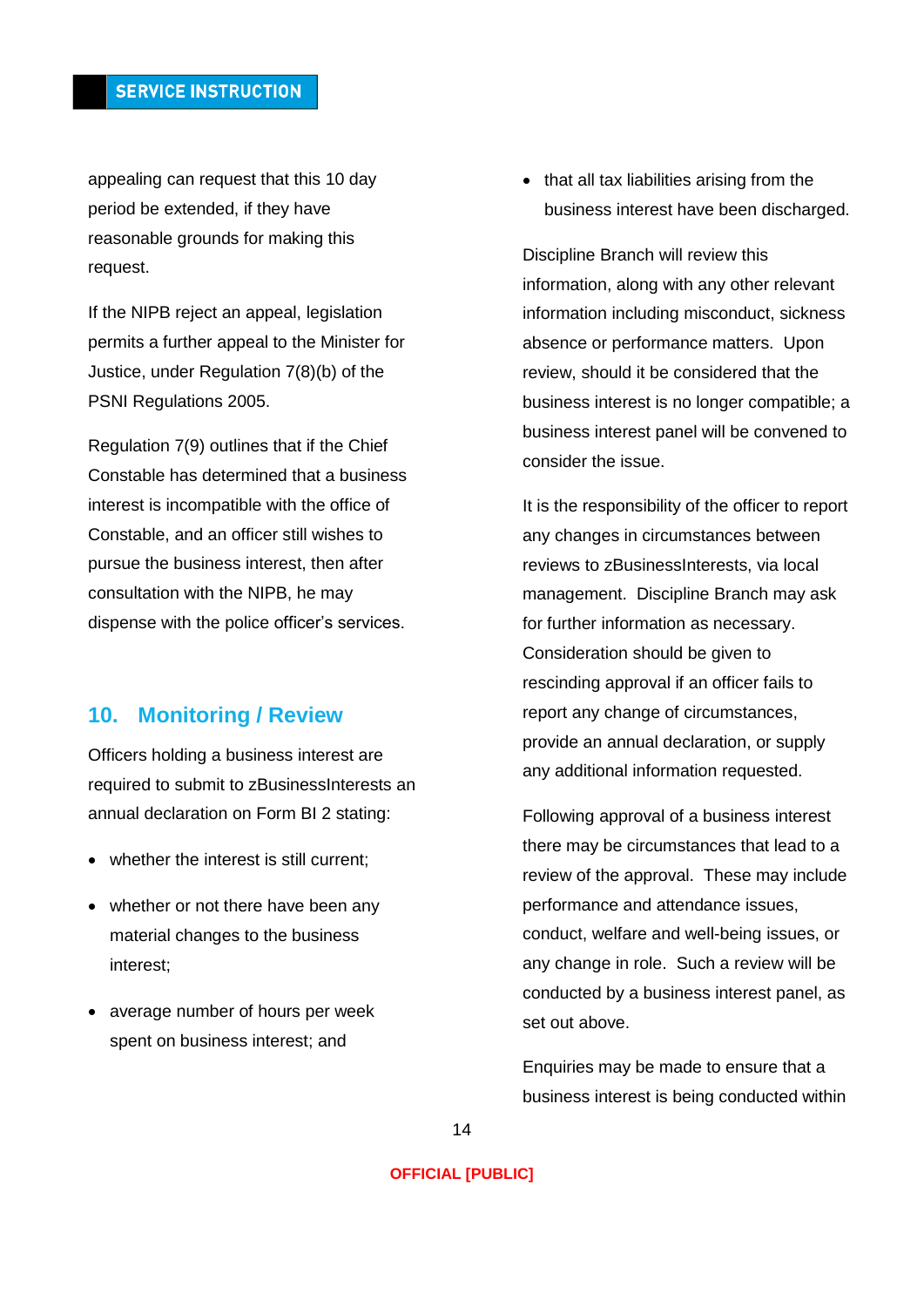the limits of any approval, or that individuals are not pursuing Business Interests which have previously been rejected. Open-source material may be accessed to do this.

# <span id="page-14-0"></span>**11. Registration of Notifiable Memberships**

The Chief Constable has a statutory obligation under Section 51(5) of the Police (Northern Ireland) Act (2000) to require each police officer to inform him of any notifiable membership that the police officer believes they have, or if they believe that they have no notifiable membership, of that belief. Section 51(1) of the Act states that a police officer has a notifiable membership if membership of the organisation in question might reasonably be regarded as affecting the officer's ability to discharge their duties effectively and impartially.

This requirement applies to all police officers, and also extends to police staff with designated powers. Student officers complete their notifiable membership declaration at the time of attestation. Instructions relating to police staff are contained in the Chapter 7 of the Police Staff Handbook.

#### **Background**

The Chief Constable has produced 'Notes for Guidance' and a list of organisations which in his opinion, membership of any one of these organisations could reasonably be regarded by some members or sections of the public as affecting a police officer's ability to discharge their duties effectively and impartially. These notes for guidance were developed following statutory consultations on the matter. Notes for Guidance are contained on the Discipline Branch intranet site.

#### The organisations are:

- 1. Ancient Order of Hibernians.
- 2. Apprentice Boys of Derry Association.
- 3. Freemasons.
- 4. Independent Orange Order.
- 5. Knights of St Columbanus.
- 6. Loyal Orange Institution (including the Women's Orange Order).
- 7. Royal Black Institution.
- 8. Any other organisation, membership of which, an officer believes might reasonably be regarded as affecting his/her ability to discharge his/her duties effectively and impartially.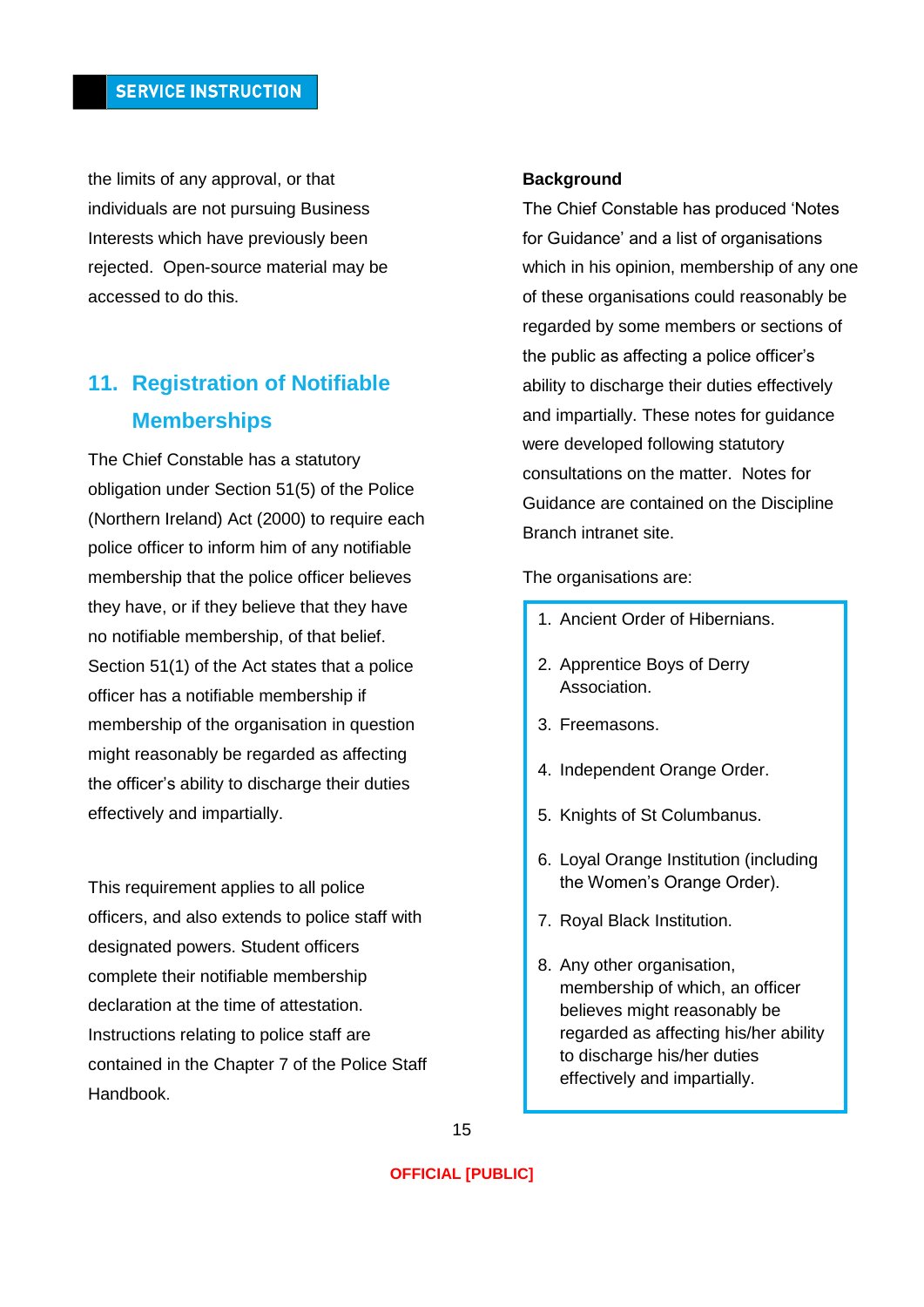The Chief Constable reviewed the list of organisations contained within the Chief Constable's Guidance on 24 November 2015.

The list of organisations above is not exhaustive. A police officer is obliged to notify the Chief Constable of membership of **any** organisation which the individual police officer is a member of and they believe might reasonably be regarded as affecting his or her ability to discharge their duties effectively and impartially. Nil returns are also required.

The Chief Constable will retain the information while the individual remains a police officer; destroy it within one year of the individual ceasing to be a police officer; and amend the information where the police officer notifies a change in their notifiable memberships.

All information received by the Chief Constable under Section 51 is held confidentially and is disclosable only for one of the specified statutory purposes, specified in section 51(8) of the Act which can include for the purposes of criminal, civil or disciplinary proceedings or provision of statistical information. Discipline Branch currently administers the Notifiable

Membership scheme on behalf of the Chief Constable.

# <span id="page-15-0"></span>**12. Political Activity**

Article 1.6 of the Code of  $Ethics<sup>1</sup> states that$ officers shall not take an active part in politics. This SI clarifies what is and is not acceptable conduct for police officers regarding this issue. The rules relating to police staff are contained within Annex 8 within the Police Staff Handbook – Code of Conduct.

#### **Membership**

The PSNI Service Executive Team has agreed that police officers are permitted to be members of political parties in their capacity as a private individual. However public support of a political party or candidate is not permitted. Public support includes any overt activity such as campaigning for a candidate, canvassing, standing for election, fundraising, holding office within a political party, etc.

Any membership of a political party must be notified to the Chief Constable under the Notifiable Membership procedure.

 1 Schedule 1 of the PSNI Regulations 2005 also refers, as does Reg 6(2) of the PSNI Reserve (Part-time) Regulations.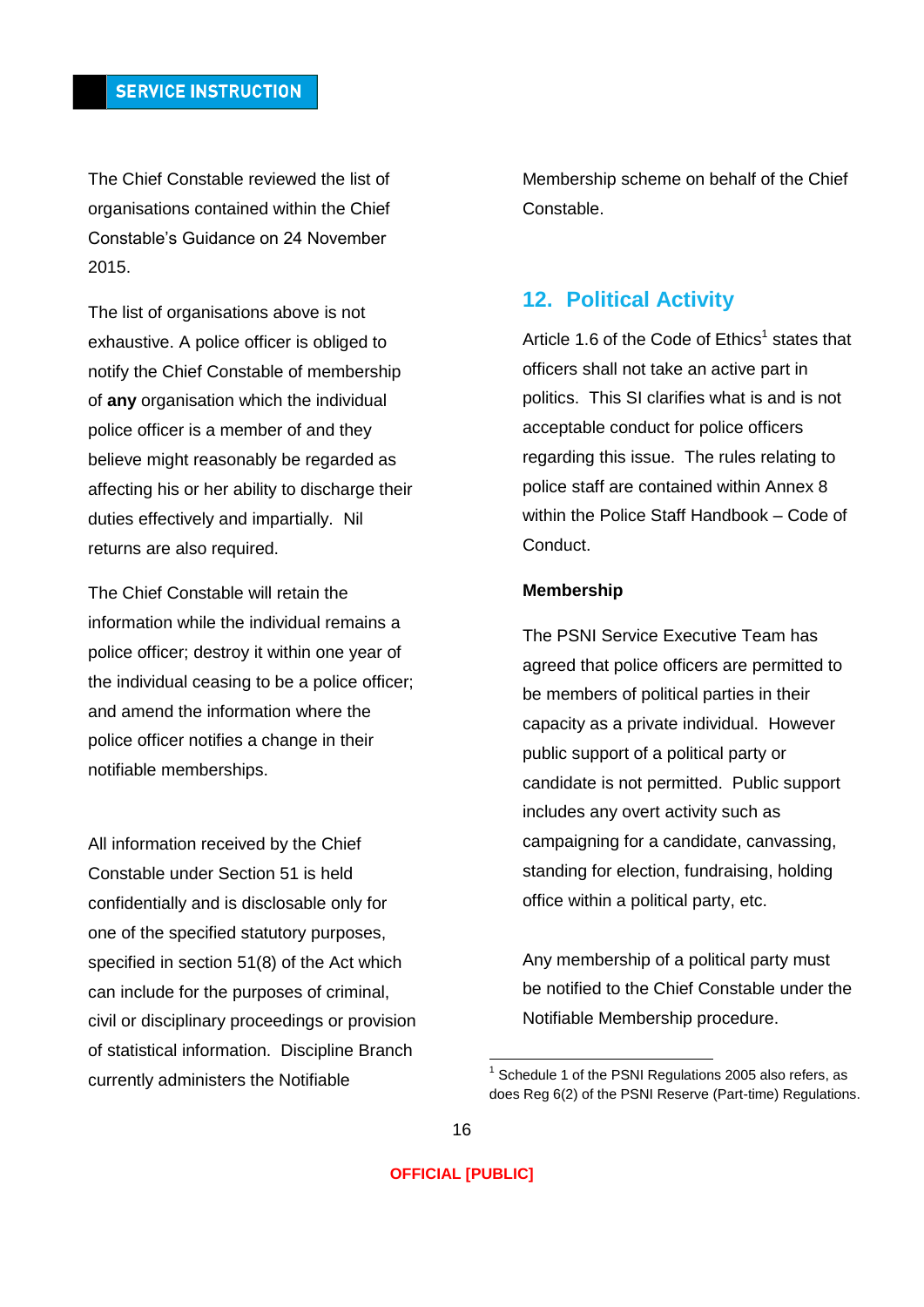Officers must not become involved in any activity or conduct which may be unlawful or discredit the Service or that may call into question an officer's ability to carry out their duties effectively and impartially.

The Police Service will not tolerate the expression of support or membership by police officers for any political party, political cause or support for an organisation that advocates racism, or that promotes intolerance, hatred or unlawful discrimination. Membership of such groups is totally incompatible with the aims of the Police Service.

The Police Service has a duty as a public body under Section 75 of the Northern Ireland Act 1998 to 'promote equality of opportunity' and 'have regard to the desirability of promoting good relations between persons of different religious belief, political opinion or racial group'. PSNI Service Executive Team has therefore issued a direction prohibiting membership of such parties or organisations. Examples (which are not exhaustive) include parties and organisations such as the British National Party, the National Front, and Combat 18.

#### **Donations**

Apart from membership fees, only private donations are permitted, and officers must not become publicly involved in any media or publicity campaign connected to such donations.

#### **Publicity**

Officers are not permitted to participate in any media campaign in relation to a political party. Writing in newspapers or on the Internet (including social networking sites) expressing a political view, speaking on radio or appearing on television on behalf of a political party or publishing written or artistic work promoting a political viewpoint is not permitted.

#### **Public Rallies or Meetings**

Police officers are not permitted to address meetings or to conduct themselves in such a way that demonstrates support for a particular political party. They may not, for example, distribute leaflets, display badges, placards or banners or otherwise participate in the organisation or conduct of the event in any way that solicits support for the cause. Any attendance at an event must be off duty and no item of uniform may be worn. No item may be worn which is likely to create the impression that the wearer is a police officer.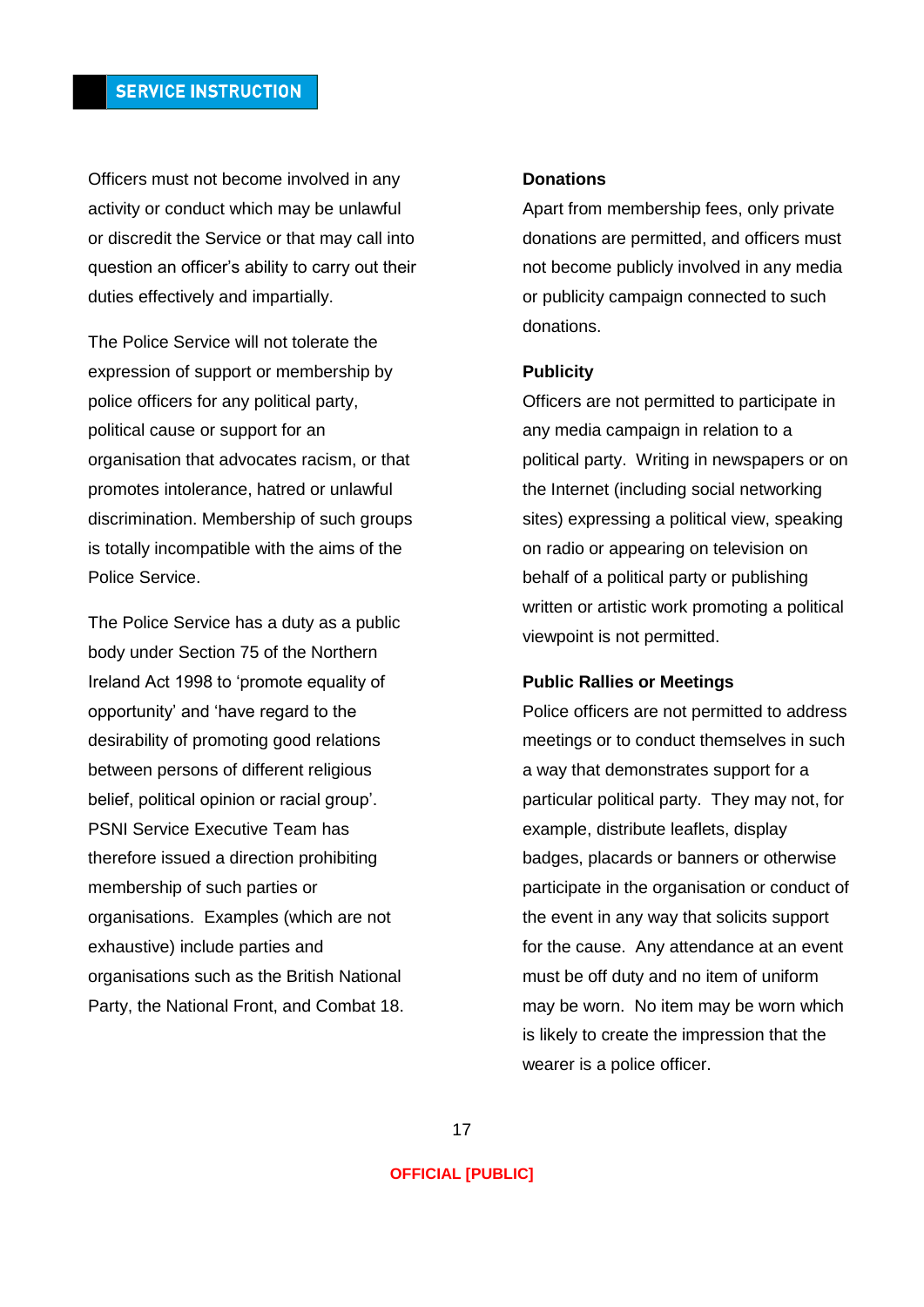#### **Cause Issues**

This SI is not intended to restrict participation in cause issues such as environmental or public safety campaigns that are conducted independently of mainstream party politics. Any activity in support of a cause issue would be acceptable behaviour provided:

- It is not unlawful;
- It is not discreditable to the Service;
- $\bullet$  It is done in a private capacity;
- An officer does not make reference to their role as a police officer or purport to represent the Service;
- Complies with this procedure as regards Notifiable Memberships; and
- Complies with the PSNI Code of Ethics 2008.

Officers must remember their duty of confidentiality and are required to observe the rules concerning the use of official information or knowledge. (Article 3 of the Code of Ethics refer).

# <span id="page-17-0"></span>**13. Civil or Criminal Proceedings involving Police Officers**

There is a duty under Article 7.4 of the Code of Ethics for police officers to inform the Chief Constable of any legal proceedings initiated against them. The paragraphs below provide further guidance:

#### **Criminal Proceedings**

If a police officer has been arrested or informed they are being investigated for a criminal offence, there is a duty on that officer to disclose to the investigating officer that they are a member of the Police Service.

The officer under investigation must immediately submit a report to Discipline Branch, via their senior management, notifying that they are under investigation, and providing the contact details of the investigating officer.

The investigating officer must also notify Discipline Branch of the circumstances.

Any motoring offence, which is dealt with by way of court proceedings, must be notified.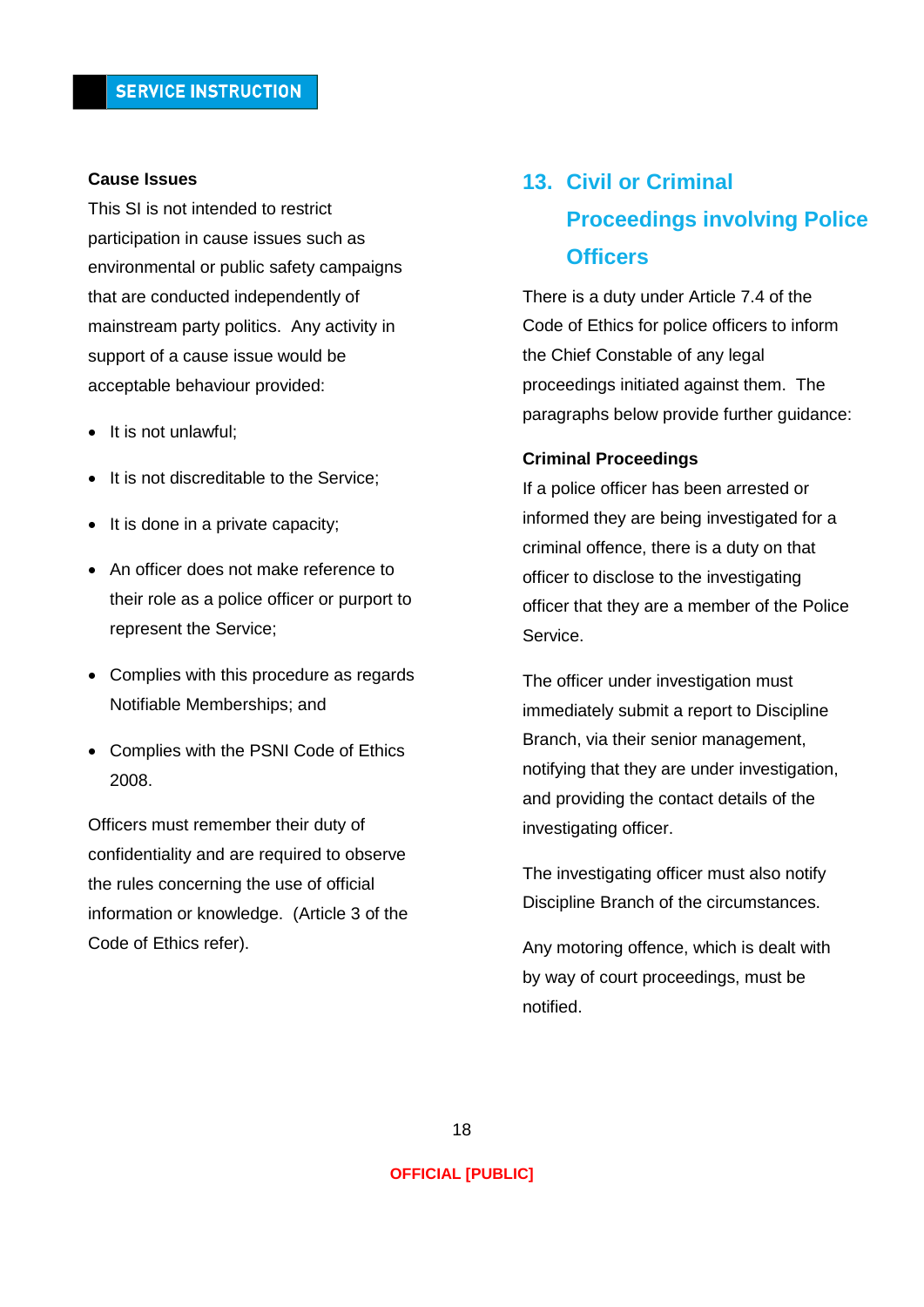Any attendance at court as a defendant in criminal proceedings must be in plain clothes.

#### **Fixed Penalty Notices**

This paragraph applies to all Police Authorised Drivers, both Officers and Staff, hereafter referred to as the "authorised driver".

Where an authorised driver accumulates a total of 6 penalty points arising from an endorsable Fixed Penalty Notice for a moving driving offence<sup>2</sup>, there is no requirement to make a notification.

Where an authorised driver accumulates a total of 7 or more penalty points arising from an endorsable Fixed Penalty Notice for a driving offence, he or she must make a report to his or her line manager. The local Chief Inspector with relevant responsibility for the authorised driver should review the circumstances relating to the issue of the EFPN, and following review, may make a referral to Traffic and Driver Training Unit. See Service Instruction 'Driving of Police Vehicles'.

Where the cumulative number of penalty points will result in disqualification, the

officer or staff member regardless of whether they are an authorised driver or not, must notify Discipline Branch via their senior management. Where it involves an authorised driver, the report must be copied to Traffic and Driver Training Unit.

Receipt of an endorsable fixed penalty notice for the offence of No Insurance must be notified Discipline Branch via the officer's or staff' member's line manager.

# **Community Resolution Notices and Notices for Disorder**

If an officer or staff member receives a Penalty Notice for Disorder under Section 64 of the Justice Act (NI) 2011, or Community Resolution Notice they must notify Discipline Branch.

#### **Civil Proceedings**

An officer has a responsibility to notify their District Commander/Head of Branch immediately in the event of civil proceedings being initiated against them. The District Commander/Head of Branch should consider the circumstances (including any welfare issues) and decide upon appropriate action. If a misconduct issue is identified it may be dealt with by local misconduct action, however, if there is evidence of gross misconduct, the matter must be referred to Discipline Branch.

 $2$  Moving traffic offence includes excess speed, use of handheld mobile phone, breach of sign, and not having proper control of a vehicle.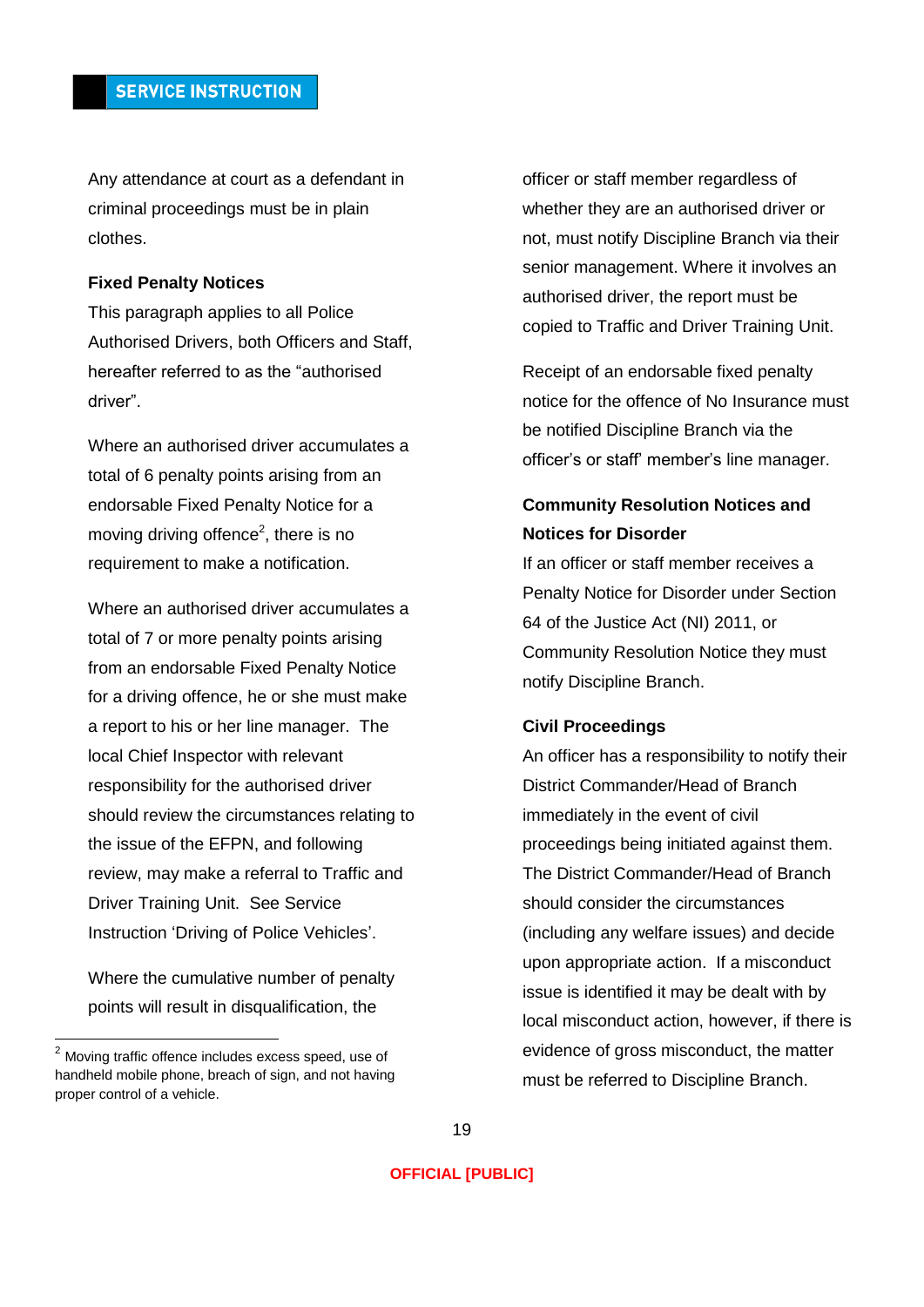It is not anticipated that divorce proceedings, where there are no aggravating factors such as alleged violence or child protection issues, would need to formally be notified. There is still a requirement to notify any change of circumstances to HR.

Any attendance at court as a defendant in civil proceedings must be in plain clothes.

# <span id="page-19-0"></span>**14. Debt Management**

If individuals find themselves in a position where they have uncontrollable debt levels, this is primarily a welfare matter. Occupational Health and Well-being Branch (OHW) can assist, including 'signposting' the staff member concerned to specialist debt counsellors if appropriate. Staff Associations may also be able to provide support and assistance in this regard. Inspire Workplace Services 08081692668 can also provide advice.

If an officer or member of staff has substantial debts, it can have an adverse impact on work performance, and also leave them vulnerable to corruption. If it appears that there are indications that an individual's financial situation could leave them vulnerable to corruption, the details should be forwarded, in confidence, to Superintendent – Anti-Corruption and Vetting Branch for information.

Anti-Corruption and Vetting Branch will ensure that the Service Vetting Officer is made aware of the situation in order that an assessment can be made as to the potential requirement for the review of an individual's current vetting level. This may result in the transfer of an officer or staff member who no longer holds the required standard of vetting for their current role.

Officers and staff should also be aware that in certain circumstances, failure to discharge debts could be deemed to be a misconduct matter.<sup>3</sup> Whilst every case must be viewed on its own merit, factors that should be taken into consideration may include:

 Circumstances as to how the debt was incurred;

 $\overline{\phantom{a}}$ 

 $3$  Schedule 1 of the PSNI Regulations 2005 states that 'A member shall not willfully refuse or neglect to discharge any lawful debt.' Also of relevance are the Police Trainee Regulations (NI) 2001, Regulation 9(4); and Regulation 6(3) PSNI Reserve (Part-time) Regulations 2004.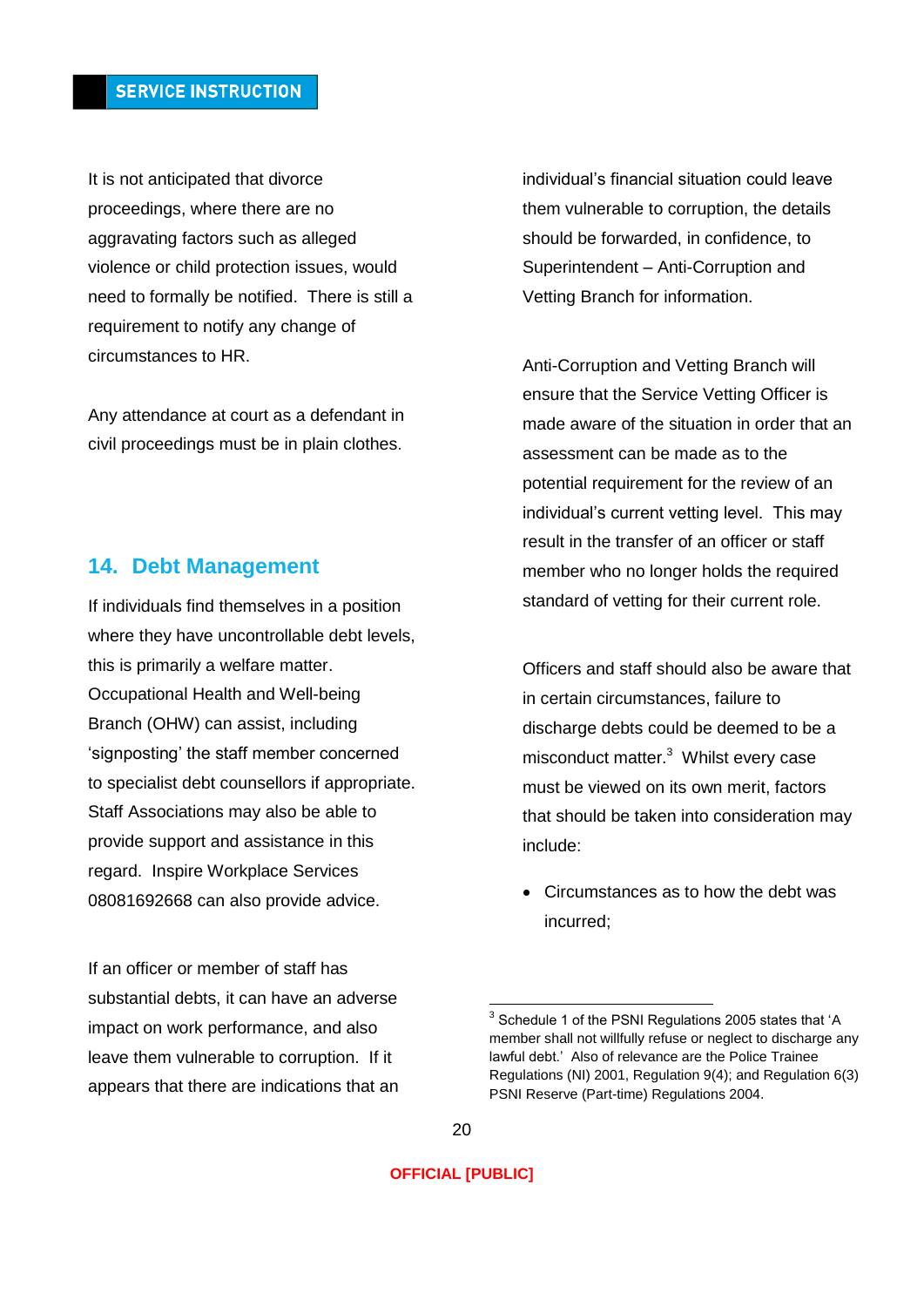- What steps have been taken to reduce or mitigate the debt;
- The level of engagement/co-operation by the officer or staff member concerned with professional or voluntary bodies trained in debt management.

Any individual who has concerns about their levels of debt should seek advice from OHW or their line manager.

# <span id="page-20-0"></span>**15. Guidance relating To Inappropriate Associations**

Public confidence in policing can be seriously damaged if officers and staff associate with criminal elements. These guidelines are intended to inform all members of staff as to what may amount to an inappropriate association and to make them aware that being an employee of the Police Service brings with it certain responsibilities, which may, for the individual concerned, require certain difficult life-style choices to be made.

The guidance is in place to ensure public confidence, to protect the information that the Service holds, and protect the methodology employed in operational situations. The guidance will also protect

the integrity of staff who may find themselves the subject of interest from criminal elements intent on obtaining information from or influencing a course of action by individuals due to their associations.

Guidance on Inappropriate Associations is aimed at all levels of the Service and applies to all police officers and members of police staff (including Police Officers Part-Time, associate staff, contracted staff, designated civilians, and student officers collectively referred to as staff).

In an attempt to clarify what an inappropriate association is in the context of these guidelines, an association will be considered inappropriate and will not be acceptable where it has the potential to, or is likely to

- Compromise the member of staff;
- Compromise the operations or activity of the Police Service; and/or
- Compromise the reputation of the Police Service.

Individuals need to ask themselves the question, is my association, whether it is with an individual, a group, participating in a social activity, or frequenting a location likely to impact on  $(i) - (iii)$  above? If the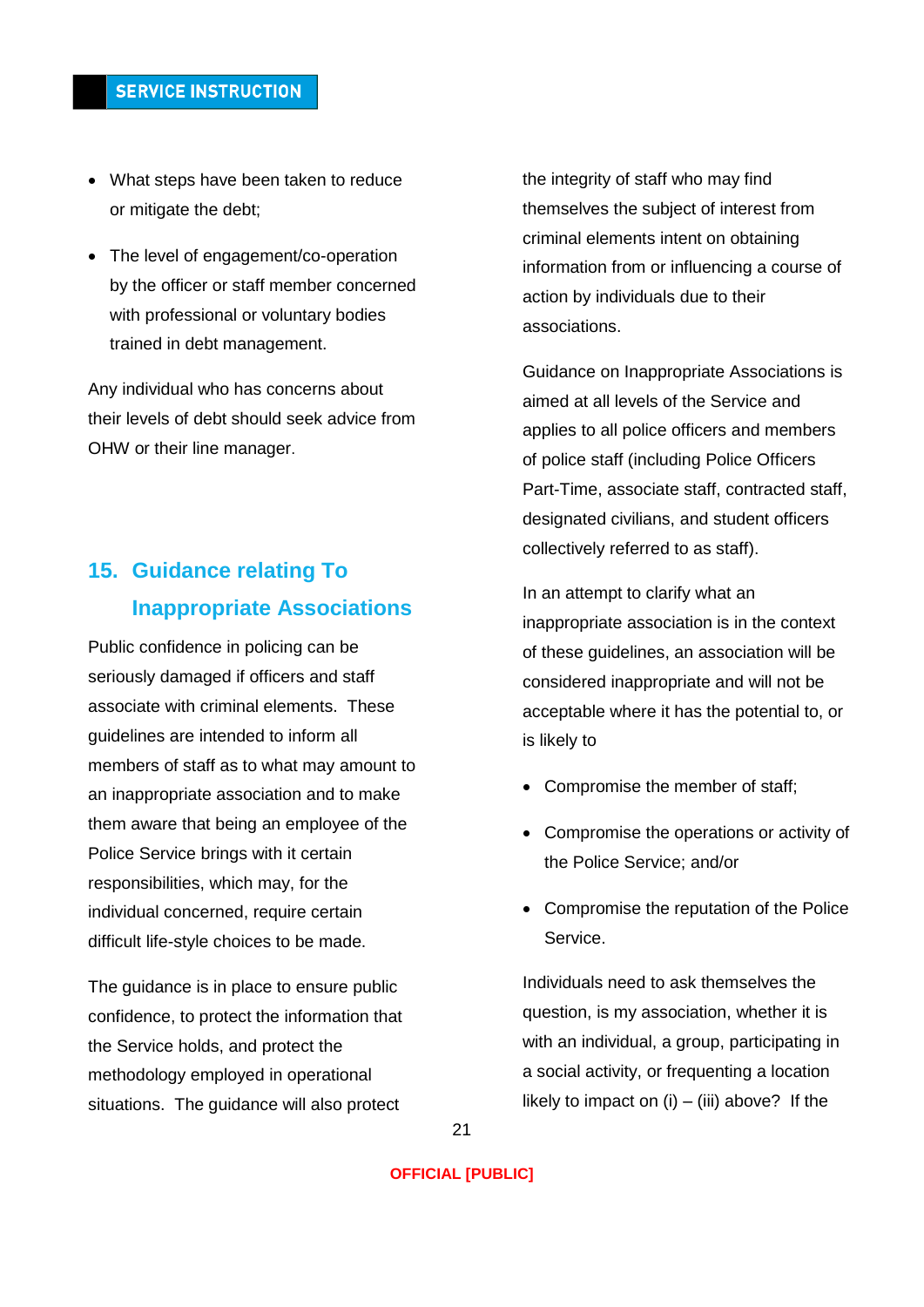answer is yes, then the association is incompatible with the lifestyle choices required from an employee of the Police Service and must cease.

Whilst it is impossible to provide precise definitions, inappropriate association would include associating with those involved in drugs activity, paramilitary activities and other criminality. The association could arise from a family connection, childhood acquaintance, or frequenting locations where criminal elements socialise. Criminals often seek to target police officers and staff in an attempt to gain information or influence.

The Police Service accepts that staff sometimes have little or limited control over some relationships or associations, for example through the marriage or civil partnership of a close relative, or where a relative becomes involved in criminal activity. If, due to circumstances, it would prove difficult for the member of staff concerned to cease an association, e.g. family relationships, then they should seek advice from local management at District Commander / Head of Branch level. Student officers should seek advice from the Head of the Police College. The advice of Anti-Corruption and Vetting Branch will be sought in all instances which arise.

Individuals may also seek advice in confidence, directly from Anti-Corruption and Vetting Branch.

Declaring a potential inappropriate association to senior management / Anti-Corruption & Vetting Branch means that measures can be put in place to support the staff member and manage any risks.

**It is of utmost importance that officers and staff do not conduct their own 'research' using police systems to establish whether a family member or associate has criminal connections.**

Where it becomes apparent that a member of staff has an inappropriate association, which has not been declared, Superintendent, Anti-Corruption and Vetting Branch must be informed. The range of responses could, for example, include conducting an ethical interview, reviewing vetting status, or utilising Service Confidence Procedures SP 8/2012.

If an inappropriate association has been brought to the attention of an officer or staff member and they persist with the association, it may be dealt with as a misconduct matter.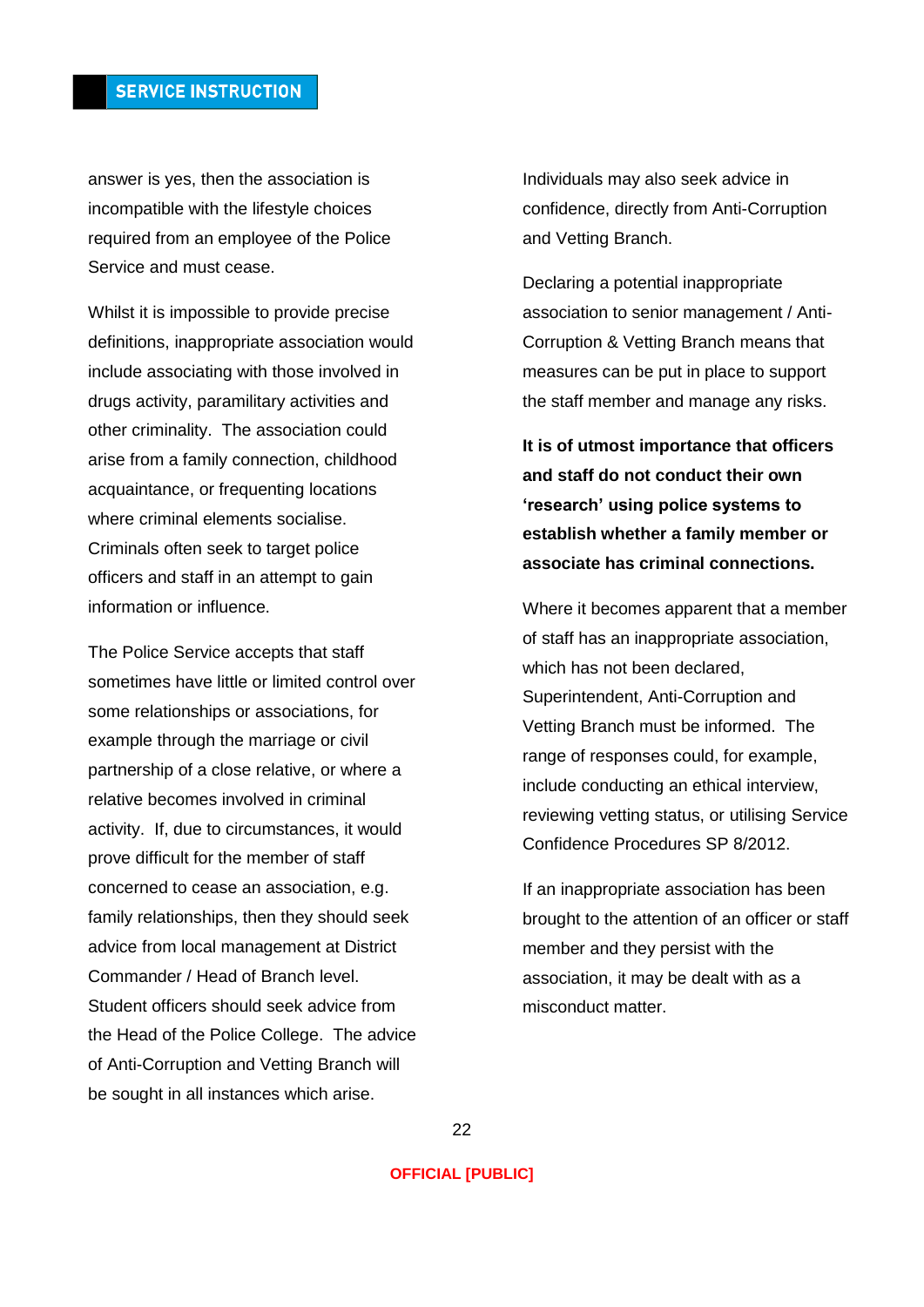# <span id="page-22-0"></span>**16. Appropriate Use of Social Media**

The Police Service of Northern Ireland (PSNI) recognises that the personal use of social media is now an integral part of everyday life however police officers and staff must remember that the same high standards of conduct set out in the PSNI Code of Ethics 2008 and the PSNI Staff Handbook apply to their online activity.

Police officers and staff are advised not to identify their employment online as this carries a degree of tangible risk to your personal security. They could become a target for attack, be targeted for information, blackmailed or render themselves, family and friends vulnerable to personal threats.

Police officers and staff should be mindful of security settings on any personal social media sites and should ensure they make full use of privacy settings.

Police officers and staff should never share information acquired through the course of their employment.

If a police officer or member of staff chooses to identify their employment online they should be mindful of their comments

and views and ensure that any expression of opinion does not lead to the public losing confidence in police and does not cause confusion in the minds of the public as to whether the individual is operating in an official or unofficial capacity.

If any officer or member of staff is in doubt about online conduct, they can contact the Corporate Communications Department, Digital Hub, on x22217 for guidance and advice.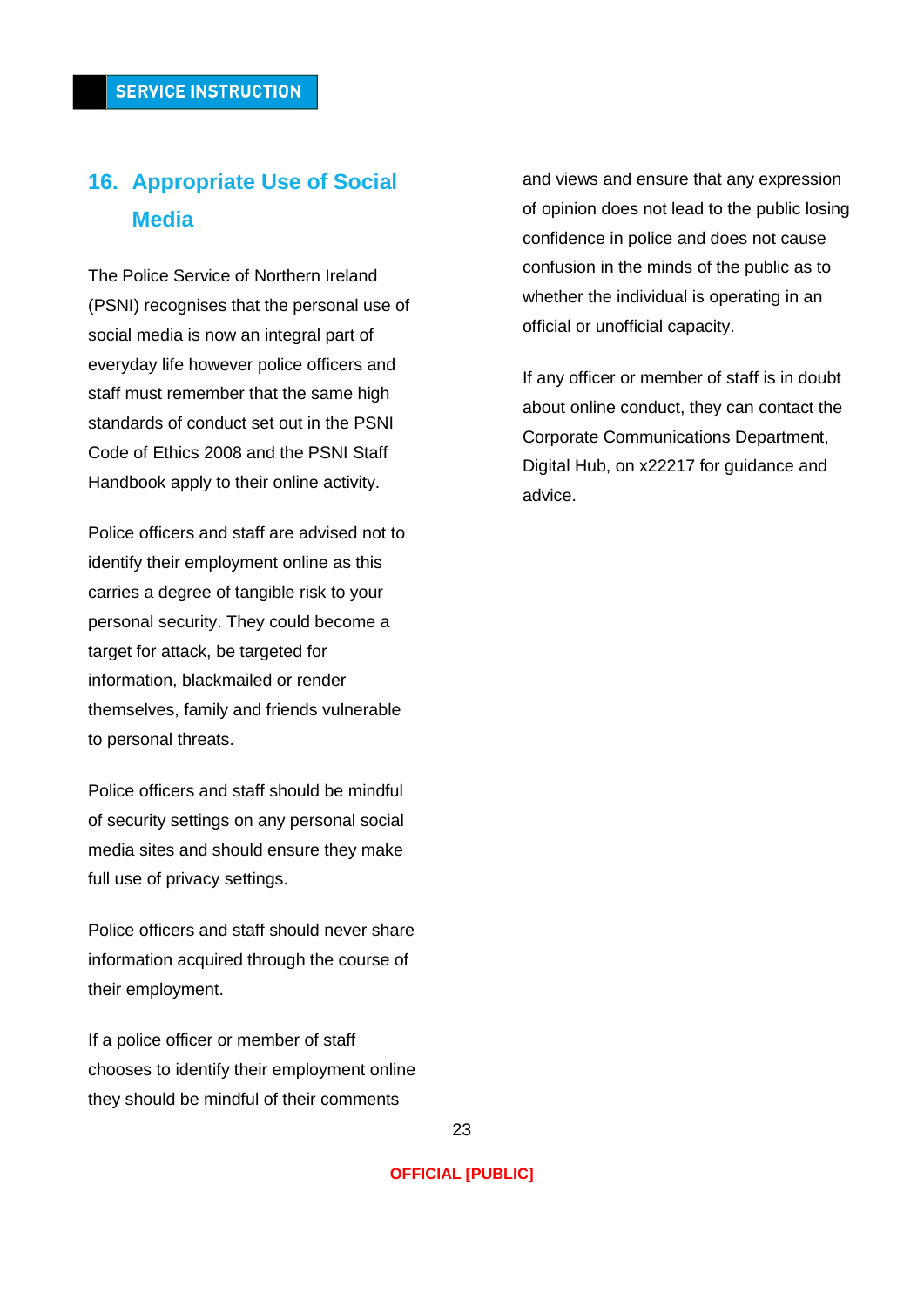# <span id="page-23-0"></span>**Appendix A Business Interests Process Chart**